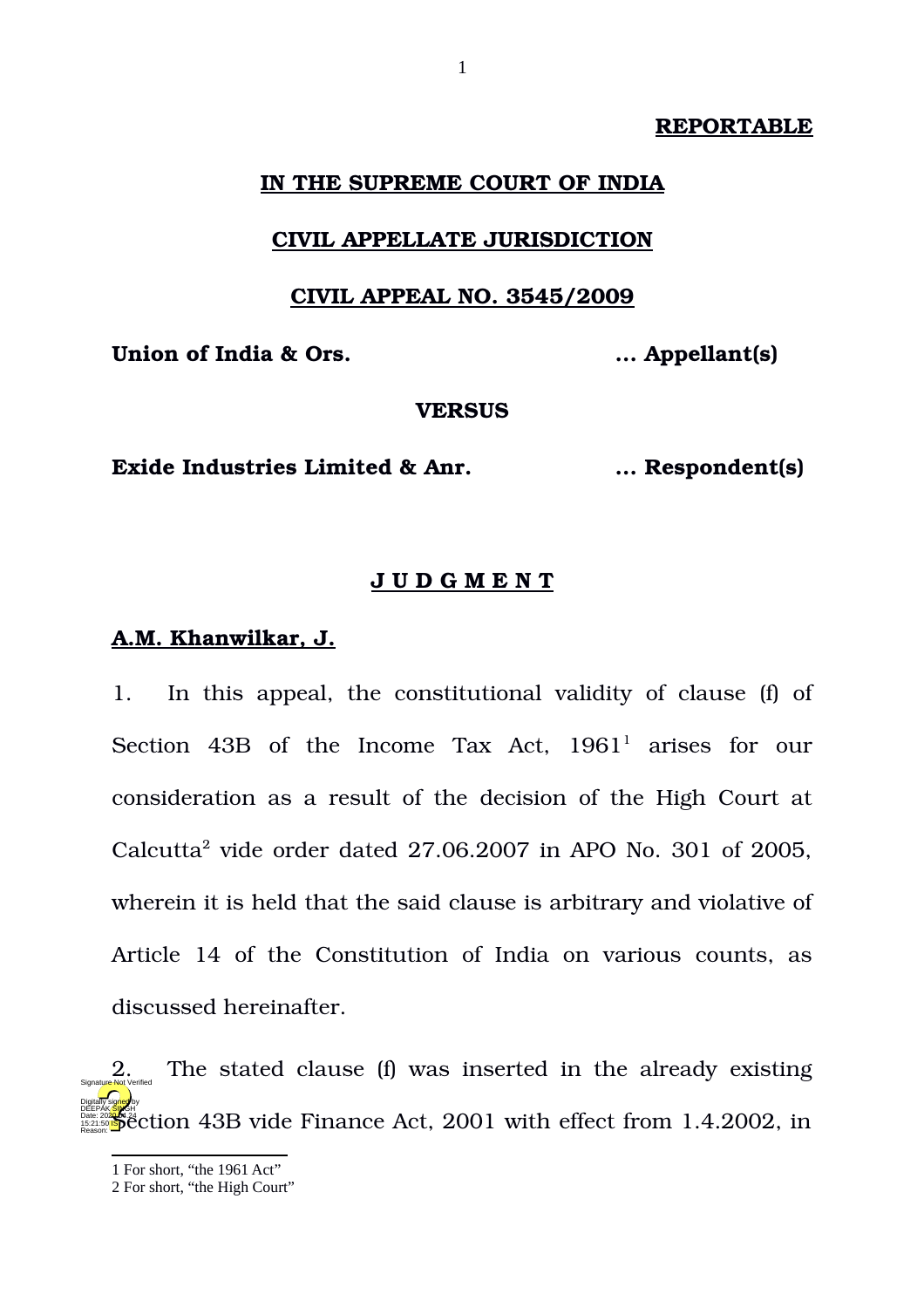order to provide for a tax disincentive in cases of deductions claimed by the assessee from income tax in lieu of liability accrued under the leave encashment scheme but not actually discharged by the employer. This clause made the actual payment of liability to the employees as a condition precedent for extending the benefit of deduction under the 1961 Act. With the application of clause (f), the eligibility for deduction arises in the previous year in which the abovesaid payment is actually made and not in which provision was made in that regard, irrespective of the system of accounting followed by the assessee. Before we delve into further examination, we deem it apposite to reproduce the amended Section 43B of the 1961 Act as applicable to the present case, which reads thus:

> "**43B. Certain deductions to be only on actual payment.** Notwithstanding anything contained in any other provision of this Act, a deduction otherwise allowable under this Act in respect of

> (a) any sum payable by the assessee by way of tax, duty, cess or fee, by whatever name called, under any law for the time being in force, or

> (b) any sum payable by the assessee as an employer by way of contribution to any provident fund or superannuation fund or gratuity fund or any other fund for the welfare of employees, or

> (c) any sum referred to in clause (ii) of sub-section (1) of section 36, or

> (d) any sum payable by the assessee as interest on any loan or borrowing from any public financial institution or a State financial corporation or a State industrial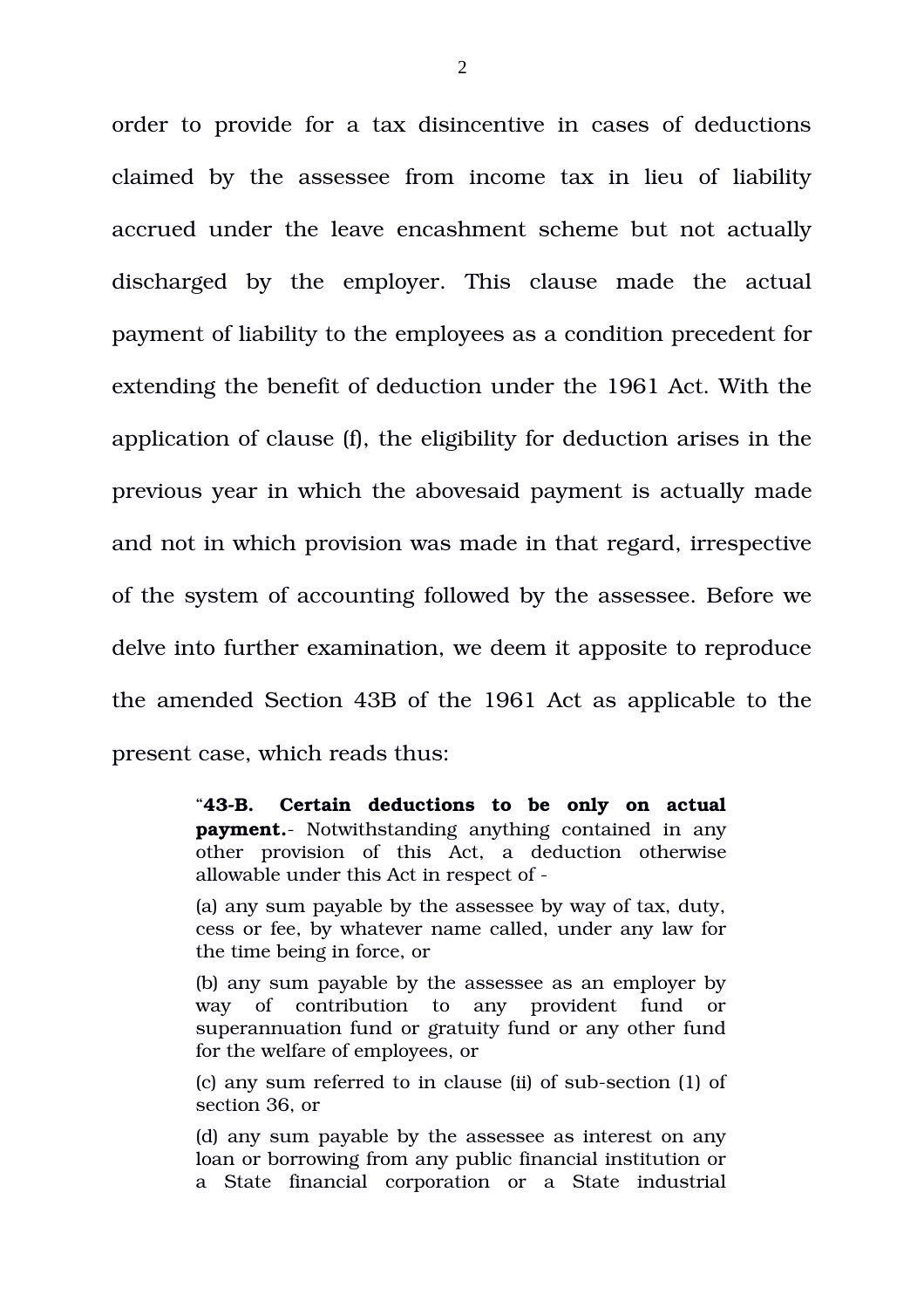investment corporation, in accordance with the terms and conditions of the agreement governing such loan or borrowing, or

(e) any sum payable by the assessee as interest on any term loan from a scheduled bank in accordance with the terms and conditions of the agreement governing such loan, or

(f) any sum payable by the assessee as an employer in lieu of any leave at the credit of his employee,

shall be allowed (irrespective of the previous year in which the liability to pay such sum was incurred by the assessee according to the method of accounting regularly employed by him) only in computing the income referred to in section 28 of that previous year in which such sum is actually paid by him:

**Provided** that nothing contained in this section shall apply in relation to any sum referred to in clause (a) or clause (c) or clause (d) or clause (e) or clause (f) which is actually paid by the assessee on or before the due date applicable in his case for furnishing the return of income under sub-section (1) of section 139 in respect of the previous year in which the liability to pay such sum was incurred as aforesaid and the evidence of such payment is furnished by the assessee along with such return:

**Provided further** that no deduction shall, in respect of any sum referred to in clause *(b)*, be allowed unless such sum has actually been paid in cash or by issue of a cheque or draft or by any other mode on or before the due date as defined in the *Explanation* below clause (va) of sub-section (1) of Section 36, and where such payment has been made otherwise than in cash, the sum has been realised within fifteen days from the due date.

*Explanation 1*.—For the removal of doubts, it is hereby declared that where a deduction in respect of any sum referred to in clause (a) or clause (b) of this section is allowed in computing the income referred to in section 28 of the previous year (being a previous year relevant to the assessment year commencing on the 1st day of April, 1983, or any earlier assessment year) in which the liability to pay such sum was incurred by the assessee, the assessee shall not be entitled to any deduction under this section in respect of such sum in computing the income of the previous year in which the sum is actually paid by him.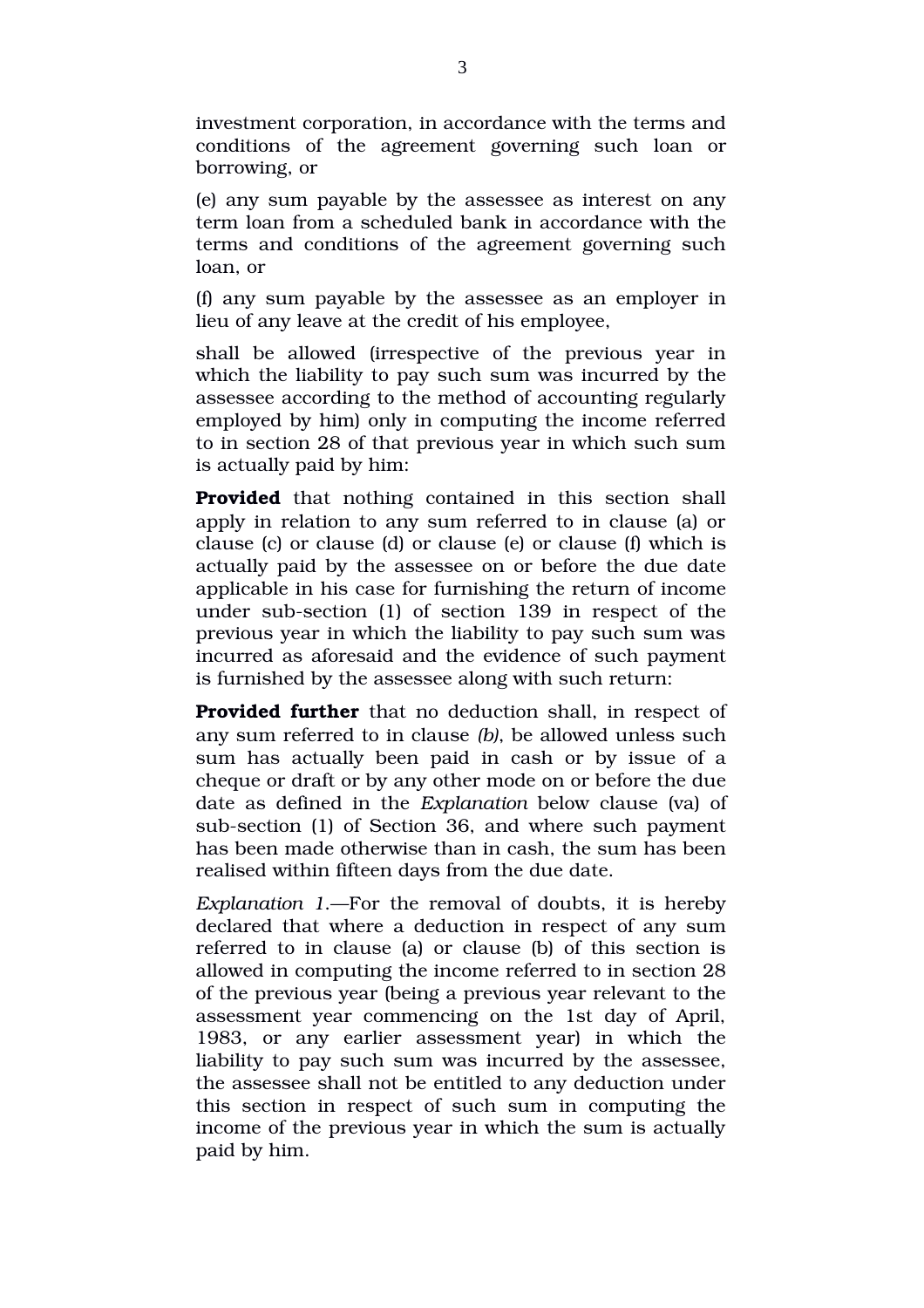*Explanation 2*.—For the purposes of clause (a), as in force at all material times, "any sum payable" means a sum for which the assessee incurred liability in the previous year even though such sum might not have been payable within that year under the relevant law.

*Explanation 3*.—For the removal of doubts it is hereby declared that where a deduction in respect of any sum referred to in clause (c) or clause (d) of this section is allowed in computing the income referred to in section 28 of the previous year (being a previous year relevant to the assessment year commencing on the 1st day of April, 1988, or any earlier assessment year) in which the liability to pay such sum was incurred by the assessee, the assessee shall not be entitled to any deduction under this section in respect of such sum in computing the income of the previous year in which the sum is actually paid by him.

*Explanation 3A*.—For the removal of doubts, it is hereby declared that where a deduction in respect of any sum referred to in clause (e) of this section is allowed in computing the income referred to in section 28 of the previous year (being a previous year relevant to the assessment year commencing on the 1st day of April, 1996, or any earlier assessment year) in which the liability to pay such sum was incurred by the assessee, the assessee shall not be entitled to any deduction under this section in respect of such sum in computing the income of the previous year in which the sum is actually paid by him.

*Explanation 3B*.—For the removal of doubts, it is hereby declared that where a deduction in respect of any sum referred to in clause (f) of this section is allowed in computing the income, referred to in section 28, of the previous year (being a previous year relevant to the assessment year commencing on the 1st day of April, 2001, or any earlier assessment year) in which the liability to pay such sum was incurred by the assessee, the assessee shall not be entitled to any deduction under this section in respect of such sum in computing the income of the previous year in which the sum is actually paid by him.

*Explanation 4*.—For the purposes of this section,—

(a) "public financial institutions" shall have the meaning assigned to it in section 4A of the Companies Act, 1956 (1 of 1956);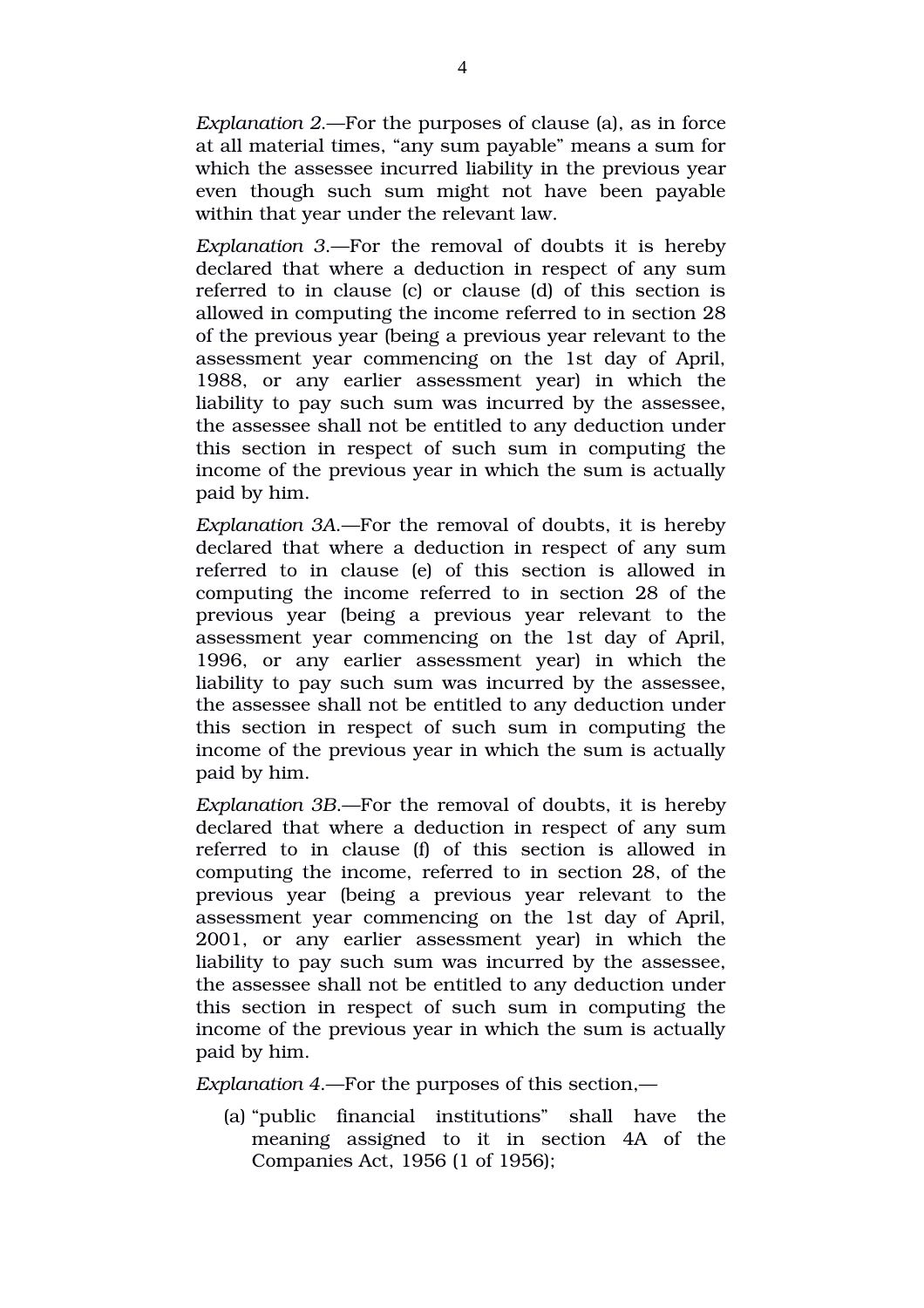(aa) "scheduled bank" shall have the meaning assigned to it in the *Explanation* to clause (iii) of subsection (5) of section 11;

(b) "State financial corporation" means a financial corporation established under section 3 or section 3A or an institution notified under section 46 of the State Financial Corporations Act, 1951 (63 of 1951);

(c) "State industrial investment corporation" means a Government company within the meaning of section 617 of the Companies Act, 1956 (1 of 1956), engaged in the business of providing long-term finance for industrial projects and eligible for deduction under clause (viii) of sub-section (1) of section 36."

3. The respondents, being liable to pay income tax upon the profits and gains of their business, found themselves aggrieved with the inclusion of clause (f) in Section 43B and contended that Section 145 of the 1961 Act offers them the choice of method of accounting and accordingly, they computed their profits and gains of business in accordance with the mercantile system. As per the mercantile system, income and expenditure are determined on the basis of accrual or provision and not on the basis of actual receipt/payment. The respondents further contended that Section 43B has been carved out as an exception to the afore-stated general rule of accrual for determination of liability, as it subjects deductions in lieu of certain kinds of liabilities to actual payment. According to the respondents, the exception under Section 43B comes into operation only in a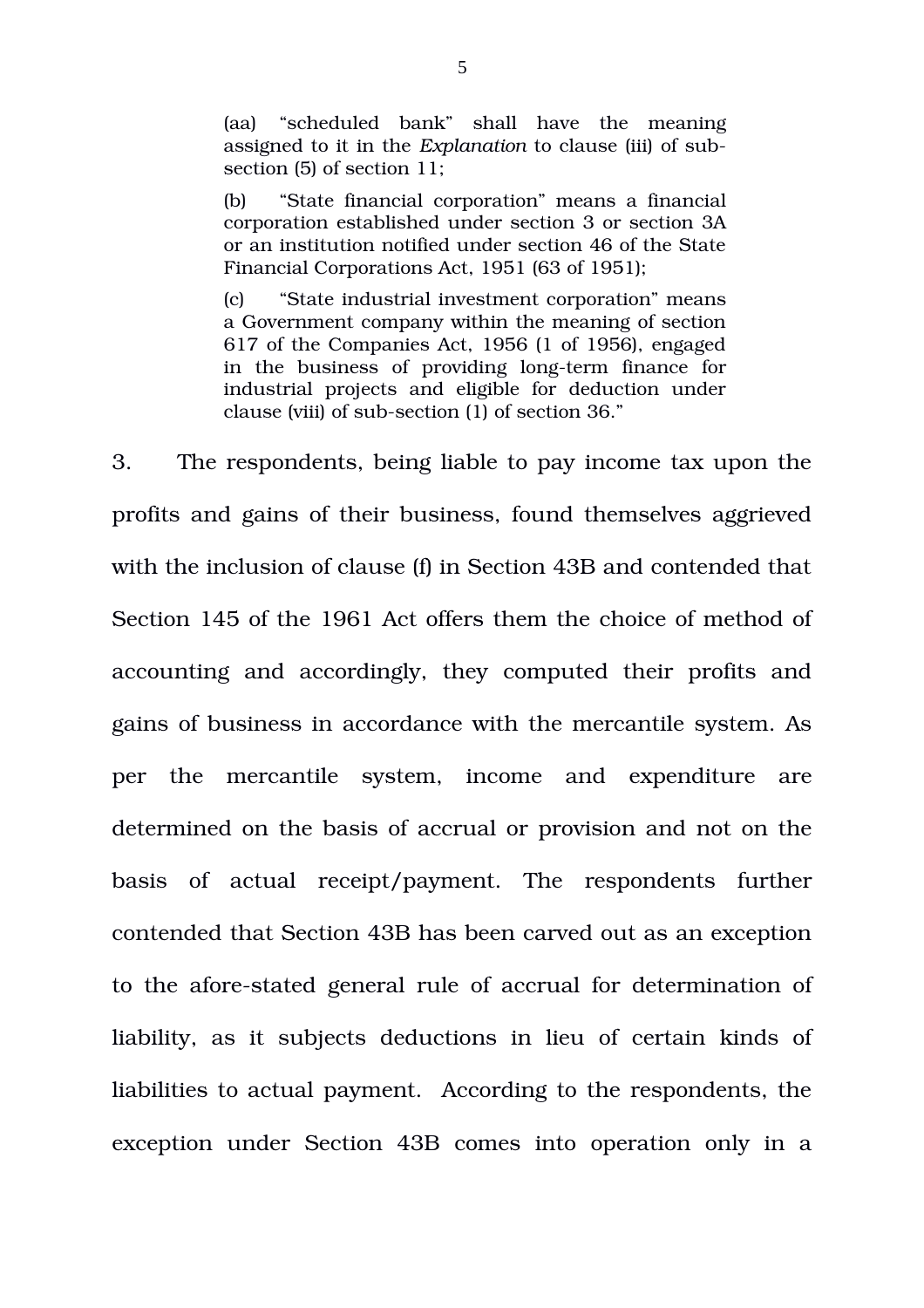limited set of cases covering statutory liabilities like tax, duty, cess etc. and other liabilities created for the welfare of employees and therefore, the liability under the leave encashment scheme being a trading liability cannot be subjected to the exception under Section 43B of the 1961 Act.

<span id="page-5-0"></span>4. It is the case of the respondents that the judgment of this Court in *Bharat Earth Movers vs. Commissioner of Income Tax, Karnataka[3](#page-5-0)* holds the field of law as far as the nature of the liability of leave encashment is concerned. The said judgment, while dealing with the principles of accounting under Section 37, conclusively holds that if a business liability has arisen definitely, deduction may be claimed against the same in the previous year in which such liability has accrued, even if it has not been finally discharged. The Court further held that the liability in lieu of leave encashment scheme is a present and definite liability and not a contingent liability. As regards the nature of the leave encashment liability, the respondents urge that this liability is carved in the nature of a beneficial provision and leave can only be encashed by the employees in accordance with the terms and conditions of employment. It is further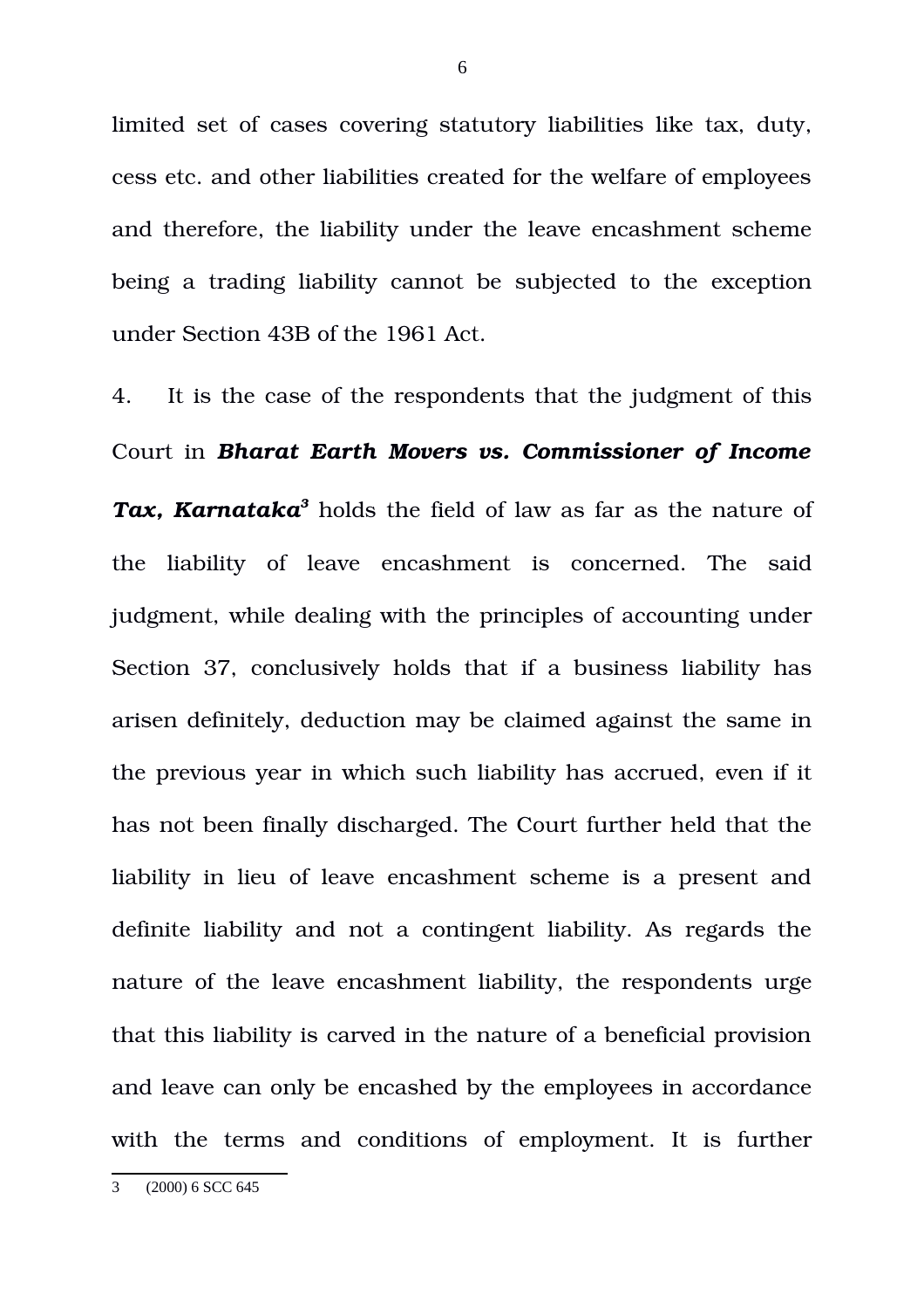contended that since the due date for encashment of leave does not arise in the same accounting year in which provision is made, there is no question of subjecting the deductions against such liability upon actual payment.

5. Having stated that all the clauses under Section 43B, barring clause (f), cover liabilities of a statutory nature and those driven by concerns of employees' welfare, the respondents would urge that the liability covered by clause (f) is of a completely distinct nature and without specifying clear objects and reasons for the inclusion of this liability under Section 43B, it cannot be slipped into the main section. Further, the nature of this liability is neither in sync with the objects and reasons of the original section nor with those of other clauses enacted from time to time in different assessment years.

6. The respondents also urge that the enactment of clause (f) was driven by the sole consideration of subjugating the legal position expounded by this Court in *Bharat Earth Movers* (supra) without removing the basis thereof. Such enactment would fall foul of the scheme of the Constitution. It would be an

7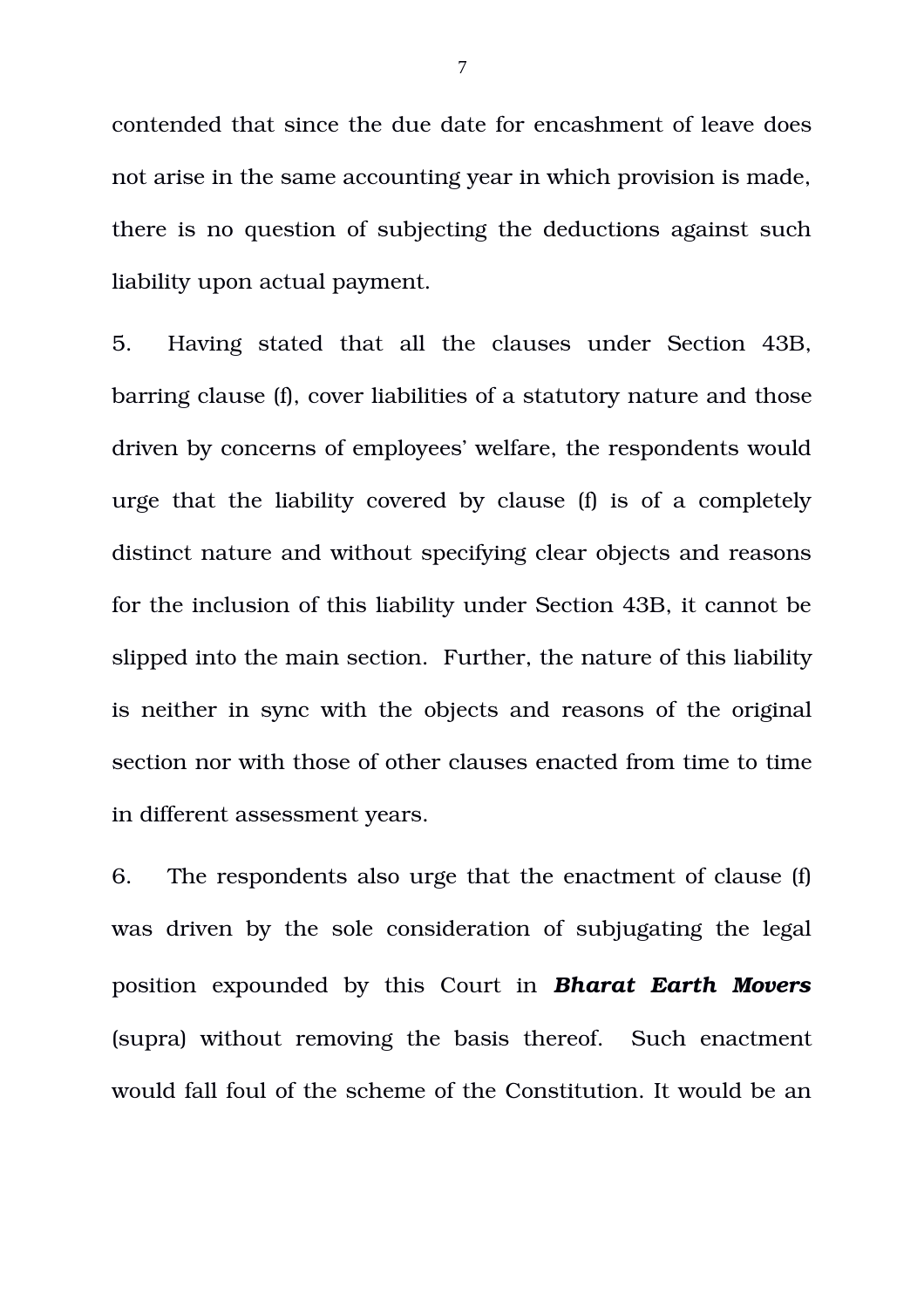inroad into the sphere reserved exclusively for the judiciary and thereby violate the essential principles of separation of powers.

7. The validity of clause (f) faced judicial scrutiny first before the single Judge of the High Court. The clause passed the constitutional muster of the Court, which had observed thus:

> "Thus the position of law existing at the date of insertion of cl. (f) did not oblige the employer to actually pay the leave encashment benefit either to his employee or to any fund or to any third party, though the liability was an accrued one. If the employer, of his own accord, maintained a fund, he maintained it for his own convenience, and not because of any legal obligation. But in view of the mercantile system of accounting followed he was justified in showing the accrued liability and claiming deduction. There was nothing to prevent him from enjoying the benefit of deduction and at the same time from controlling and using the amount for his own benefit, till he was compelled to give the benefit of the leave in question to the employee concerned. It is evident that the clause was inserted to curb the abuse of existing law and protect the interests of the employee."

Addressing the argument that the insertion of the said clause

was solely intended to defeat the judgment of this Court in

*Bharat Earth Movers (supra), the learned single Judge stated* 

thus:

"… It is true that the action neutralized the effect of the apex court decision in Bharat Earth Movers case, but I do not agree that it has amounted to encroachment upon the powers of the judiciary. Once the existing legal position was explained by their Lordships, I think, it was quite natural for the legislature to examine the situation and legislate according to the need. The binding decision of the highest court was not nullified in the process; only the position of law was changed prospectively."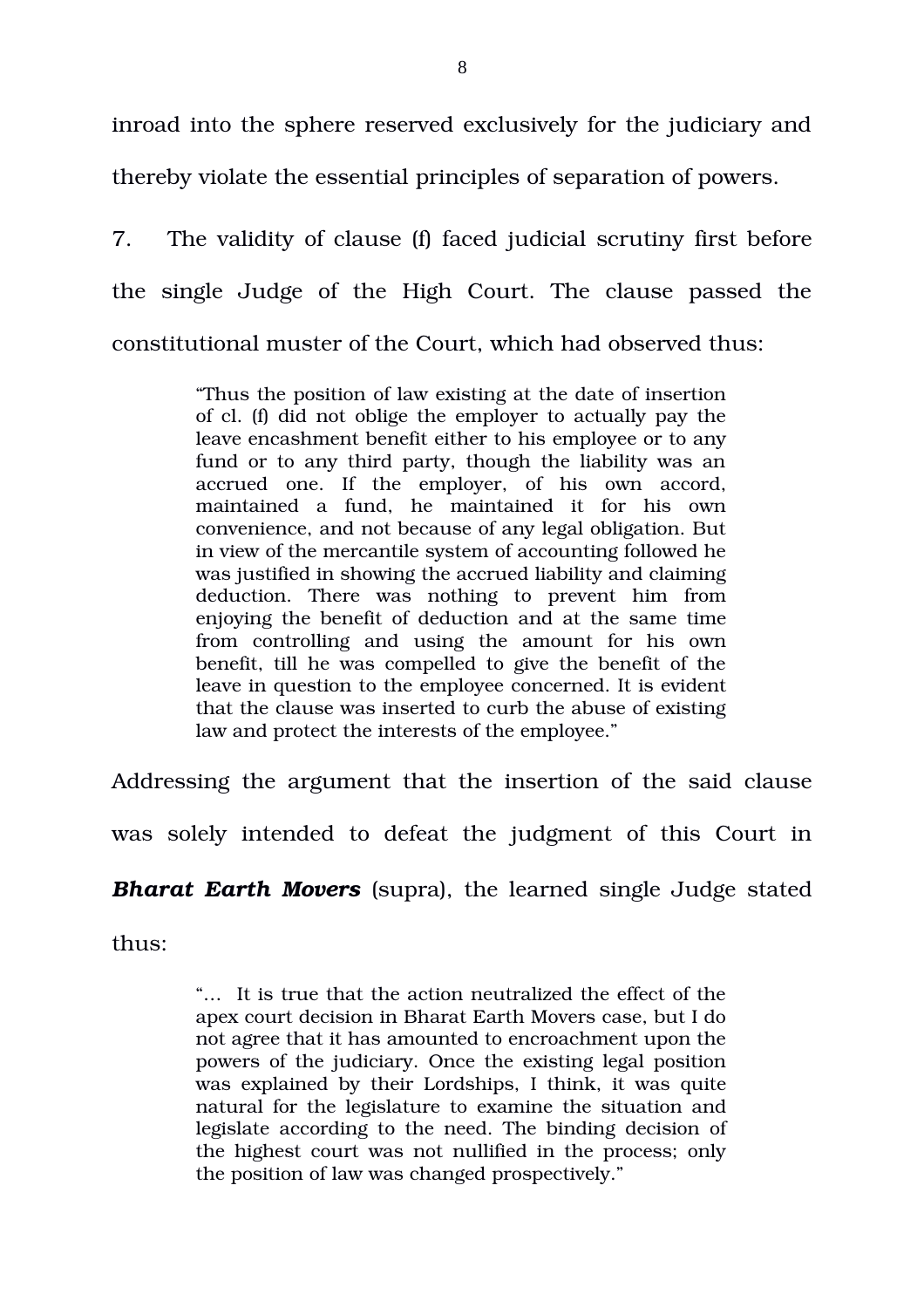8. The decision of the learned single Judge was appealed and came to be reversed by the Division Bench of the High Court. The Division Bench, while holding clause (f) as unconstitutional, observed thus:

> "... While inserting sub-section (f) no special reasons were disclosed. His Lordship held that such disclosure was not mandatory. We do not have any reason for disagreement on such issue provided the subject amendment could be termed as in furtherance to widen the scope of original section on the identical objects and reasons as disclosed at the time of enacting the original provision. As we find, the original section was incorporated to plug in deductions claimed by not discharging statutory liabilities. We also find that provision was subsequently made to restrict deductions on account of unpaid loan to the financial institutions. Leave encashment is neither statutory liability nor a contingent liability. It was a provision to be made for the entitlement of an employee achieved in a particular financial year. An employee earns certain amount by not taking leave which he or she is otherwise entitled to in that particular year. Hence, the employer is obliged to make appropriate provision for the said amount. Once the employee retires he or she has to be paid such sum on cumulative basis which the employee earns throughout his or her service career [*sic*] unless he or she avails the leave earned [*sic*] by him or her. That, in our view, could not have any nexus with the original enactment. An employer is entitled to deduction for the expenditure he incurs for running his business which includes payment of salary and other perquisites to his employees. Hence, it is a trading liability. As such he is otherwise entitled to have deduction of such amount by showing the same as a provisional expenditure in his accounts. The legislature by way of amendment restricts such deduction in case of leave encashment unless it is actually paid in that particular financial year. **The legislature is free to do so after they disclose reasons for that and such reasons are not inconsistent with the main object of the enactment.** We are deprived of such reasons for our perusal ..."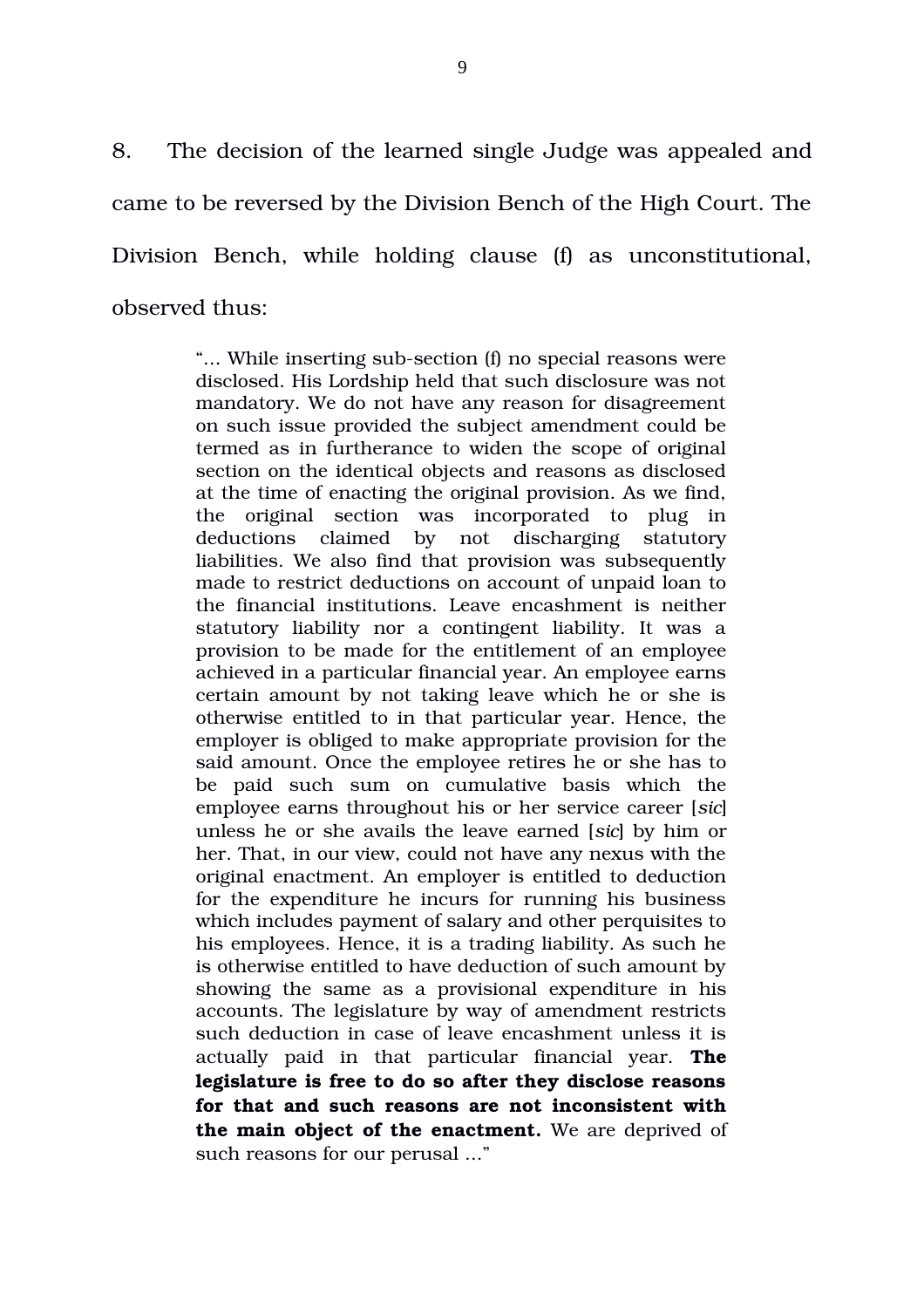(emphasis supplied)

It also held that the subject matter of clause (f) was inconsistent

with the original Section 43B and observed as follows:

"… We also do not find such enactment consistent with the original provision being Section 43B which was originally inserted to plug in evasion of statutory liability. The Apex Court considered the situation in the case of Bharat Earth Movers (Supra) when sub-section (f) was not there. The Apex Court, considering all aspect as disclosed by us hereinbefore, rejected the contention of the Revenue and granted appropriate deduction to the concerned assessee. The legislature to get rid of the decision of the Apex Court brought out the amendment which would otherwise nullify the judge made law. The Apex Court decisions are judge made law and are applicable to all under the Constitution…"

It is noteworthy that the High Court did not question the

existence of power of the legislature to enact the subject clause,

as can be discerned from the following observations:

"… We, not for a single moment, observe that legislature was not entitled to bring such amendment. They were within their power to bring such amendment. However, they must disclose reason which would be consistent with the provisions of the Constitution and the laws of the land and not for the sole object of nullifying the Apex Court decision."

9. We shall now examine clause (f) on the touchstone of the Constitution, to be followed by an analysis of the impugned judgment.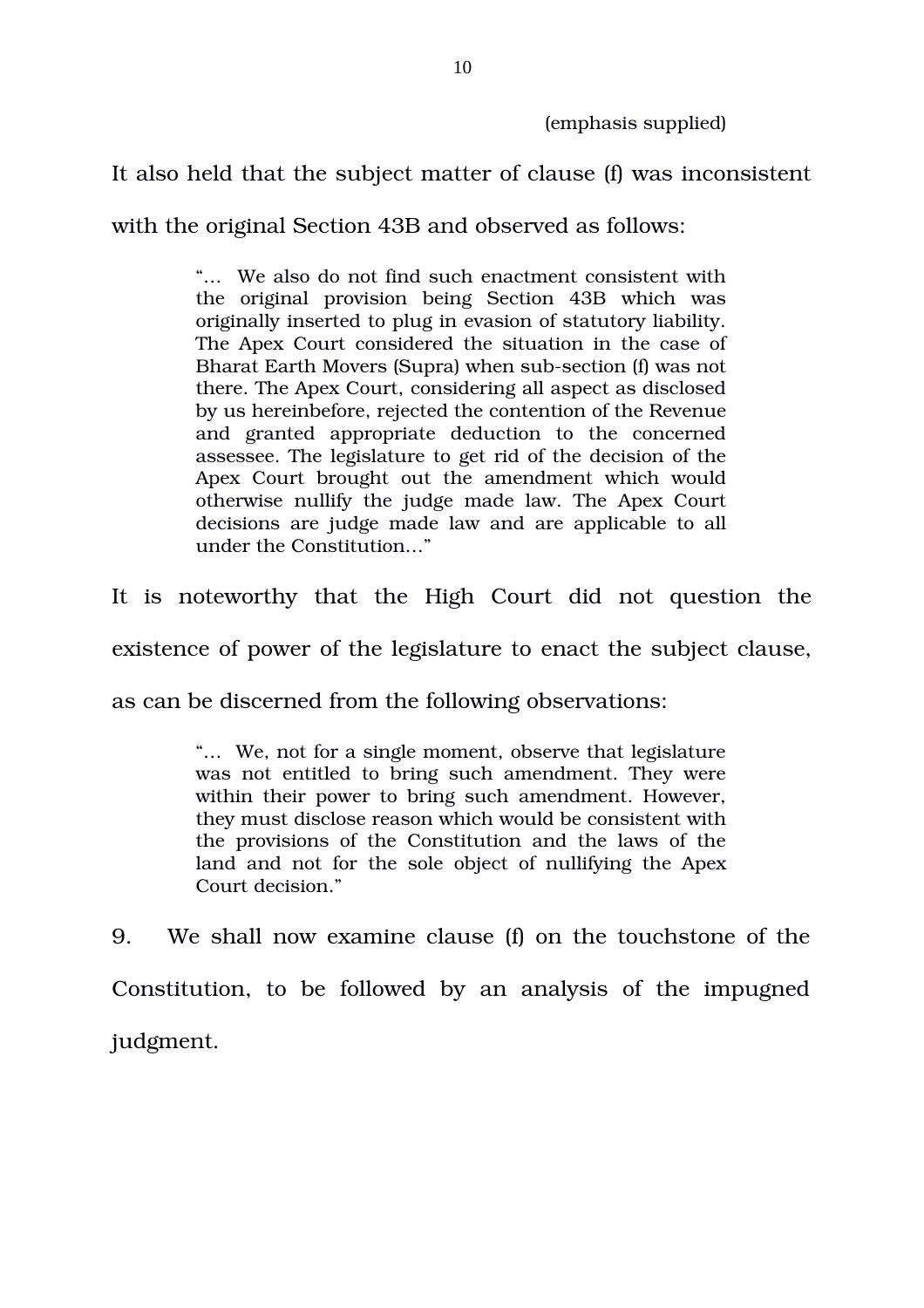10. We have heard Ms. Chinmayee Chandra, learned counsel for the appellants and Dr. Aman Hingorani, learned counsel for the respondents.

#### **Constitutional validity of clause (f)**

11. The approach of the Court in testing the constitutional validity of a provision is well settled and the fundamental concern of the Court is to inspect the existence of enacting power and once such power is found to be present, the next examination is to ascertain whether the enacted provision impinges upon any right enshrined in Part III of the Constitution. Broadly speaking, the process of examining validity of a duly enacted provision, as envisaged under Article 13 of the Constitution, is premised on these two steps. No doubt, the second test of infringement of Part III is a deeper test undertaken in light of settled constitutional principles. In *State of Madhya Pradesh vs. Rakesh Kohli &*

*Anr.[4](#page-10-0)* , this Court observed thus:

"**17**. This Court has repeatedly stated that legislative enactment can be struck down by Court only on two grounds, namely (i) **that the appropriate legislature does not have competence to make the law, and** (ii) **that it does not take away or abridge any of the fundamental rights enumerated in Part III of the**

<span id="page-10-0"></span><sup>4 (2012) 6</sup> SCC 312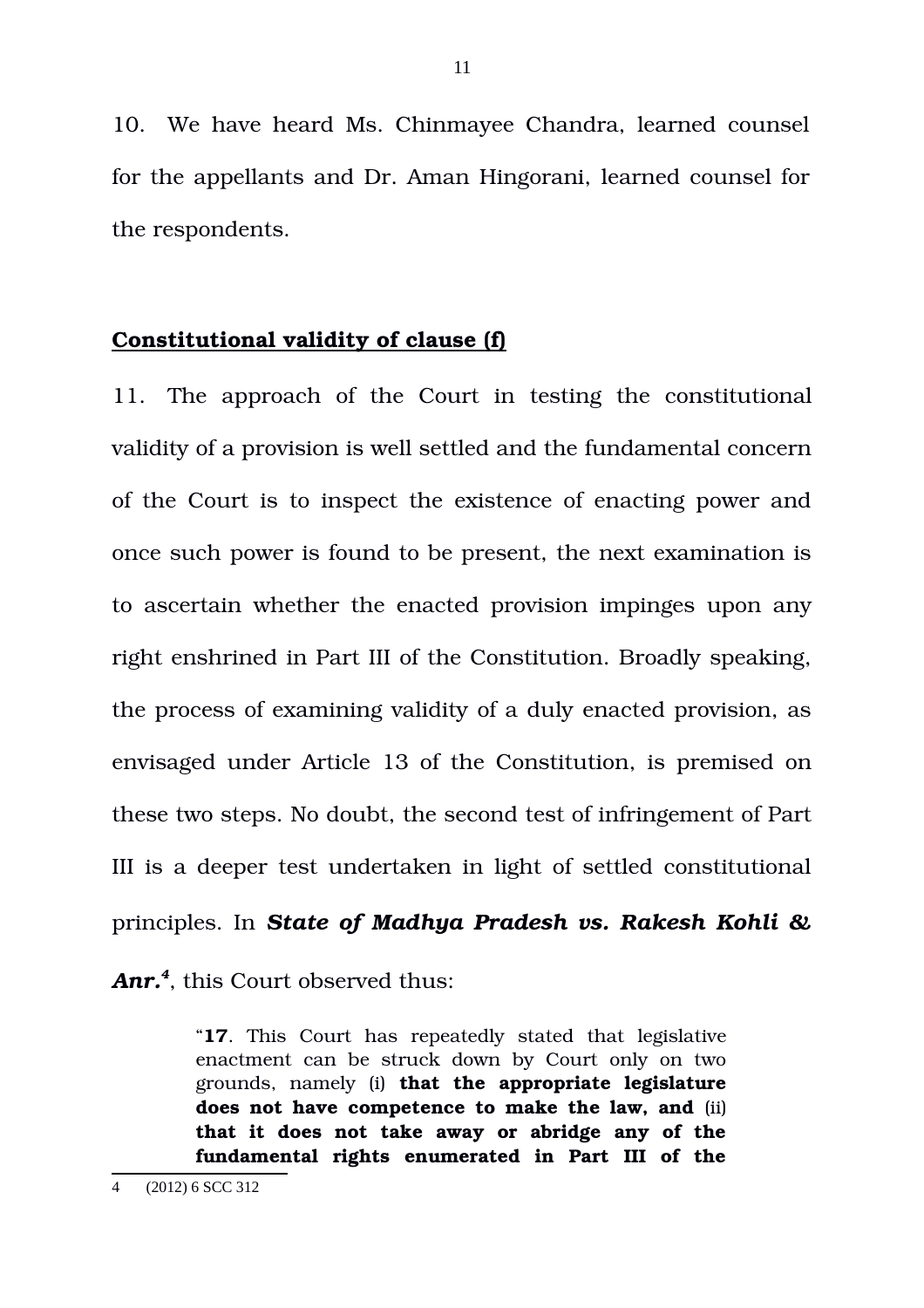# **Constitution or any other constitutional provisions***…*."

(emphasis supplied)

The above exposition has been quoted by this Court with

approval in a catena of other cases including *Bhanumati & Ors.*

*vs. State of Uttar Pradesh & Ors.[5](#page-11-0)* , *State of Andhra Pradesh*

*& Ors. vs. Mcdowell & Co. & Ors.[6](#page-11-1)* and *Kuldip Nayar & Ors.*

*vs. Union of India & Ors.[7](#page-11-2)* , to state a few.

12. In furtherance of the two-fold approach stated above, the

Court, in *Rakesh Kohli* (supra) also called for a prudent

approach to the following principles while examining the validity

of statutes on taxability:

"**32**. While dealing with constitutional validity of a taxation law enacted by Parliament or State Legislature, the court must have regard to the following principles:

> (i) there is always presumption in favour of constitutionality of a law made by Parliament or a State Legislature,

> (ii) no enactment can be struck down by just saying that it is arbitrary or unreasonable or irrational **but some constitutional infirmity has to be found**,

> (iii) the court is not concerned with the wisdom or unwisdom, the justice or injustice of the law as Parliament and State Legislatures are supposed to be alive to the needs of the people whom they represent and they are the best judge of the

<span id="page-11-0"></span><sup>5 (2010) 12</sup> SCC 1

<span id="page-11-1"></span><sup>6 (1996) 3</sup> SCC 709

<span id="page-11-2"></span><sup>7 (2006) 7</sup> SCC 1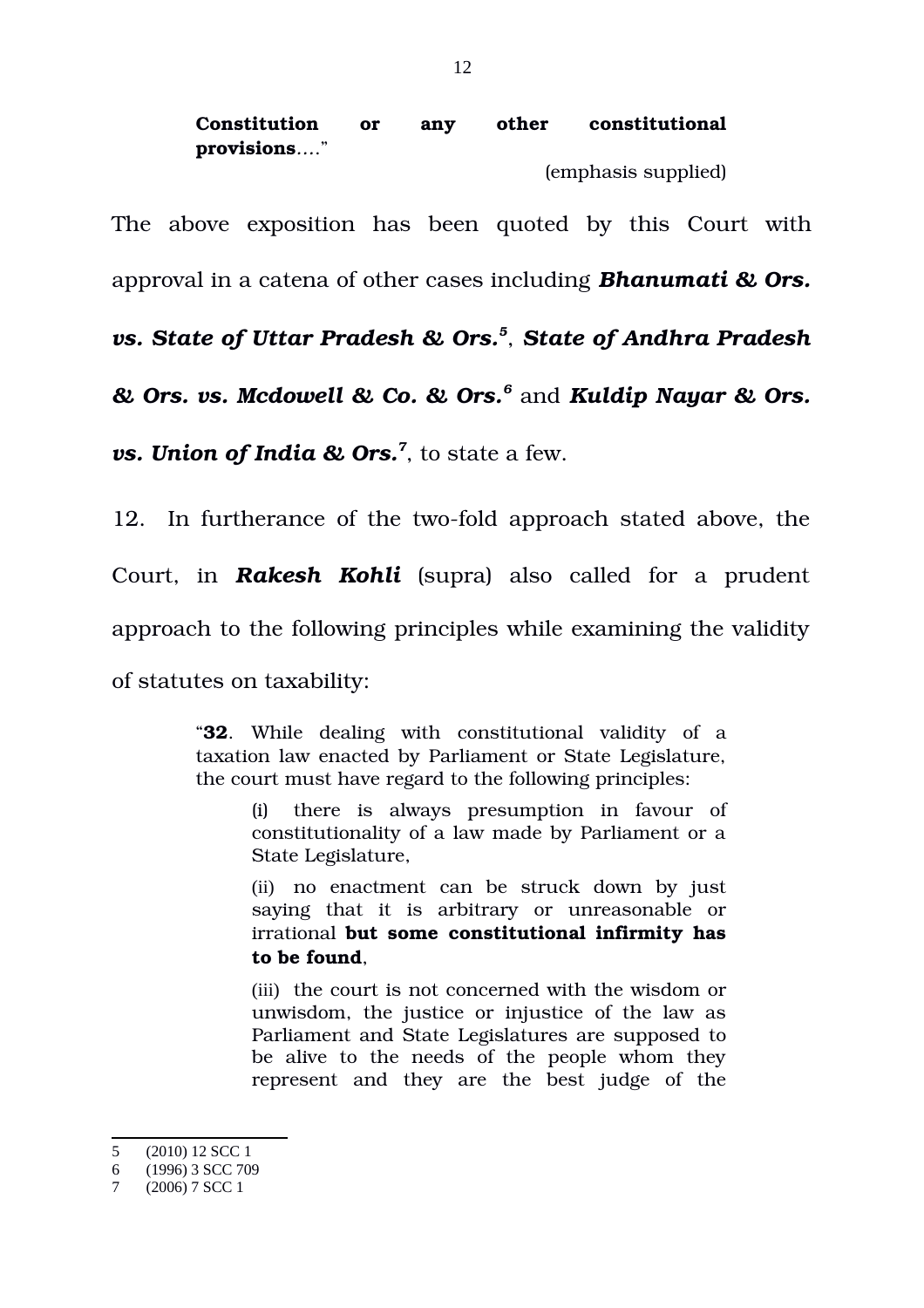community by whose suffrage they come into existence,

(iv) hardship is not relevant in pronouncing on the constitutional validity of a fiscal statute or economic law, and

(v) in the field of taxation, the legislature enjoys greater latitude for classification….." (emphasis supplied)

13. In the present case, the legislative power of the Parliament to enact clause (f) in the light of Article 245 is not doubted at all. That brings us to the next step of examination i.e. whether the said clause contravenes any right enshrined in Part III of the Constitution, either in its form, substance or effect. It is no more *res integra* that the examination of the Court begins with a presumption in favour of constitutionality. This presumption is not just borne out of judicial discipline and prudence, but also out of the basic scheme of the Constitution wherein the power to legislate is the exclusive domain of the Legislature/Parliament. This power is clothed with power to decide when to legislate, what to legislate and how much to legislate. Thus, to decide the timing, content and extent of legislation is a function primarily entrusted to the legislature and in exercise of judicial review, the Court starts with a basic presumption in favour of the proper exercise of such power.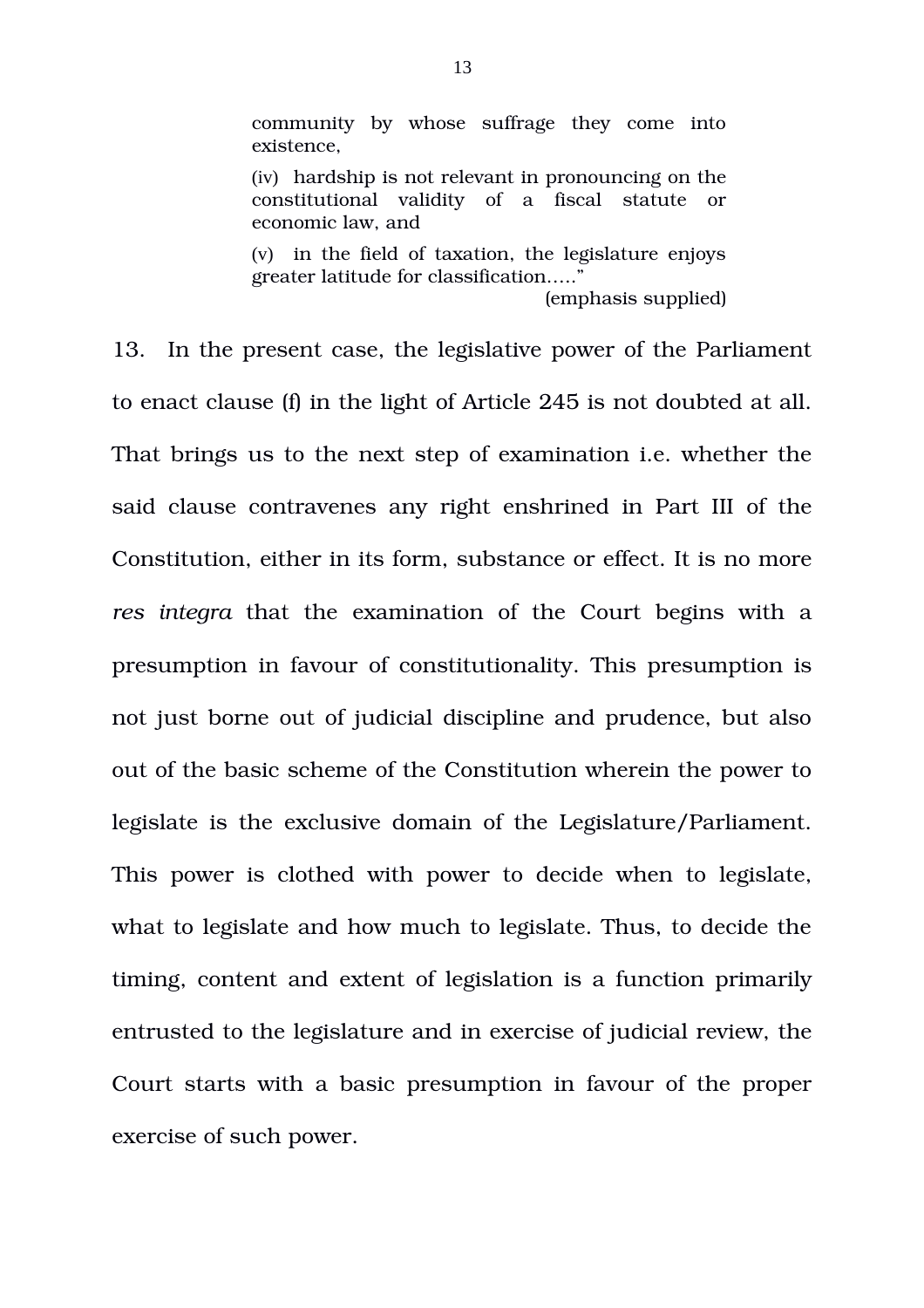14. Generally, the heads of income to be subjected to taxability under the 1961 Act are enumerated in Section 14 which starts with a saving clause and expressly predicates that profits and gains of business or profession shall be chargeable to income tax. This general declaration of chargeability is followed by Section 145, which prescribes the method of accounting and reads thus:

#### "**Method of accounting**

145. (1) Income chargeable under the head "Profits and gains of business or profession" or "Income from other sources" shall, subject to the provisions of sub-section (2), be computed in accordance with either cash or mercantile system of accounting regularly employed by the assessee.

### (2) **The Central Government may notify in the Official Gazette from time to time accounting standards to be followed by any class of assessees or in respect of any class of income.**

(3) Where the Assessing Officer is not satisfied about the correctness or completeness of the accounts of the assessee, or where the method of accounting provided in sub-section (1) or accounting standards as notified under sub-section (2), have not been regularly followed by the assessee, the Assessing Officer may make an assessment in the manner provided in section 144."

(emphasis supplied)

15. Sub-section (1) of Section 145 explicitly provides that the method of accounting is a prerogative falling in the domain of the assessee and an assessee is well within its rights to follow the mercantile system of accounting. Be it noted that as per the mercantile system of accounting, the assessment of income is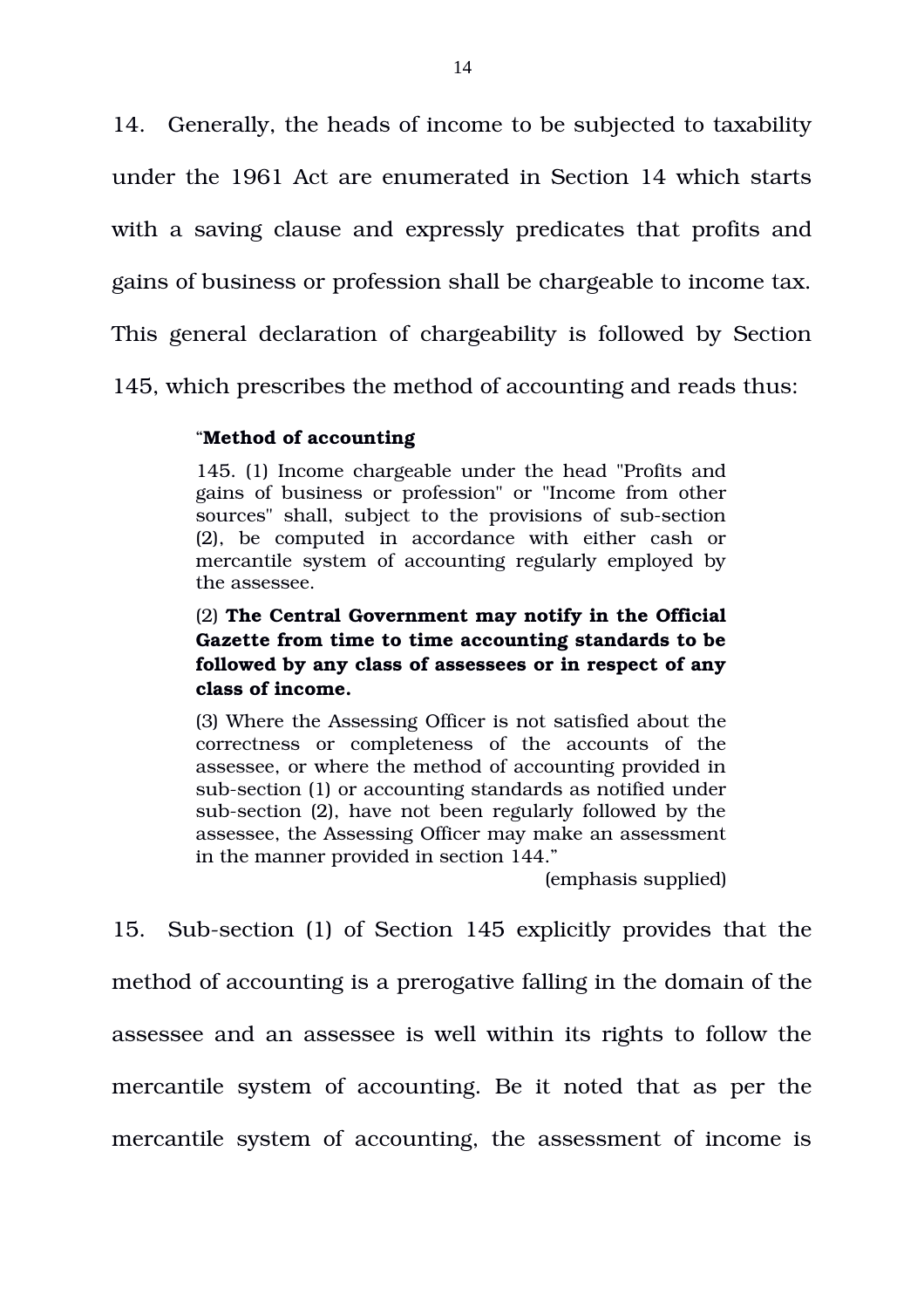made on the basis of accrual of liability and not on the basis of actual expenditure in lieu thereof. The expression *"either cash or mercantile system of accounting"* offers guidance on the nature of this accounting system. Be that as it may, it is noteworthy that the right flowing from sub-section (1) is *"subject to the provisions of subsection (2)",* which unambiguously empowers the Central Government to prescribe income computation and disclosure standards for accounting. Concededly, sub-section (2) is an enabling provision. It signifies that the general principle of autonomy of the assessee in adopting a system of accounting, is controlled by the regulation notified by the Central Government and must be adhered to by the class of assessee governed thereunder.

16. Section 43B, however, is enacted to provide for deductions to be availed by the assessee in lieu of liabilities accruing in previous year without making actual payment to discharge the same. It is not a provision to place any embargo upon the autonomy of the assessee in adopting a particular method of accounting, nor deprives the assessee of any lawful deduction.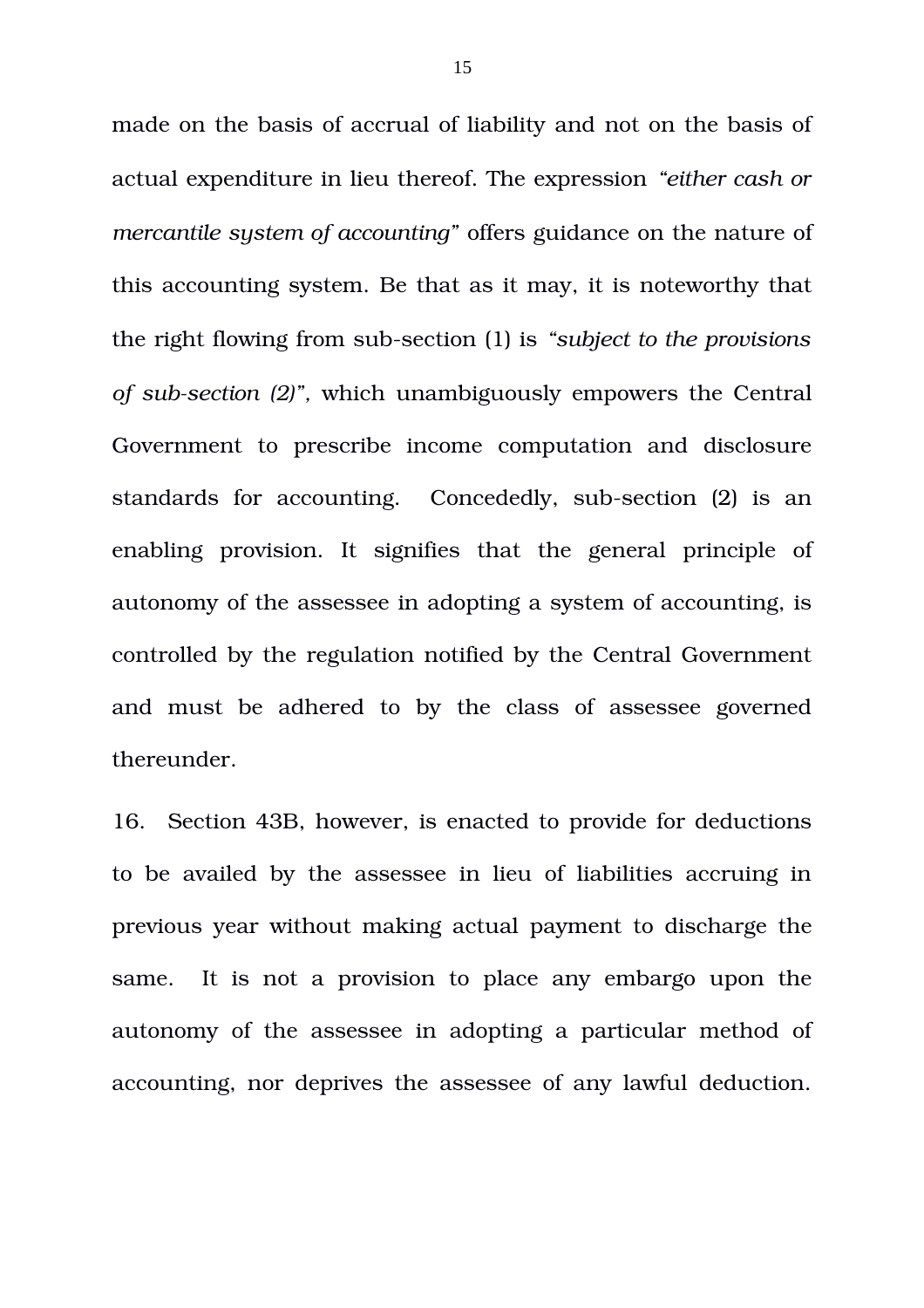Instead, it merely operates as an additional condition for the availment of deduction *qua* the specified head.

17. Section 43B bears heading *"certain deductions to be only on actual payment*". It opens with a non-obstante clause. As per settled principles of interpretation, a non obstante clause assumes an overriding character against any other provision of general application. It declares that within the sphere allotted to it by the Parliament, it shall not be controlled or overridden by any other provision unless specifically provided for. Out of the allowable deductions, the legislature consciously earmarked certain deductions from time to time and included them in the ambit of Section 43B so as to subject such deductions to conditionality of actual payment. Such conditionality may have the inevitable effect of being different from the theme of mercantile system of accounting on accrual of liability basis *qua* the specific head of deduction covered therein and not to other heads. But that is a matter for the legislature and its wisdom in doing so.

18. The existence of Section 43B traces back to 1983 when the legislature conceptualised the idea of such a provision in the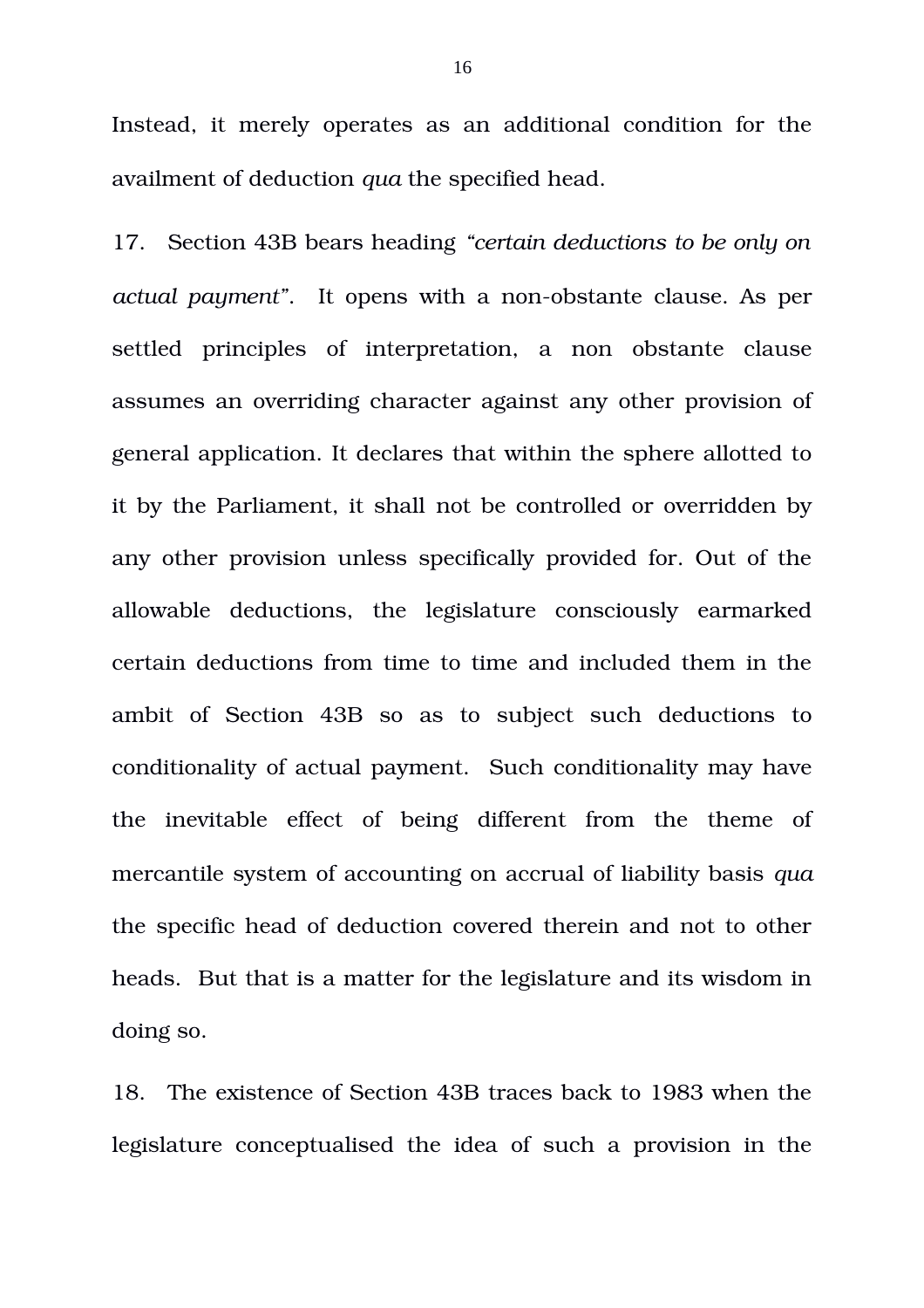1961 Act. Initially, the provision included deductions in respect of sum payable by assessee by way of tax or duty or any sum payable by the employer by way of contribution to any provident fund or superannuation fund. It is noteworthy that the legislature explained the inclusion of these deductions by citing certain practices of evasion of statutory liabilities and other liabilities for the welfare of employees. The scope and effect of the newly inserted provision was explained in paragraph 60 of the Memorandum explaining the provisions of the Finance Bill, 1983 as under:

> "60. … To curb this practice, it is proposed to provide that deduction for any sum payable by the assessee by way of tax or duty under any law for the time being in force (irrespective of whether such tax or duty is disputed or not) or any sum payable by the assessee as an employer by way of contribution to any provident fund, or superannuation fund or gratuity fund or any other fund for the welfare of employees shall be allowed only in computing the income of that previous year in which such sum is actually paid by him."

With the passage of time, the legislature inserted more deductions to Section 43B including cess, bonus or commission payable by employer, interest on loans payable to financial institutions, scheduled banks etc., payment in lieu of leave encashment by the employer and repayment of dues to the railways. Thus understood, there is no oneness or uniformity in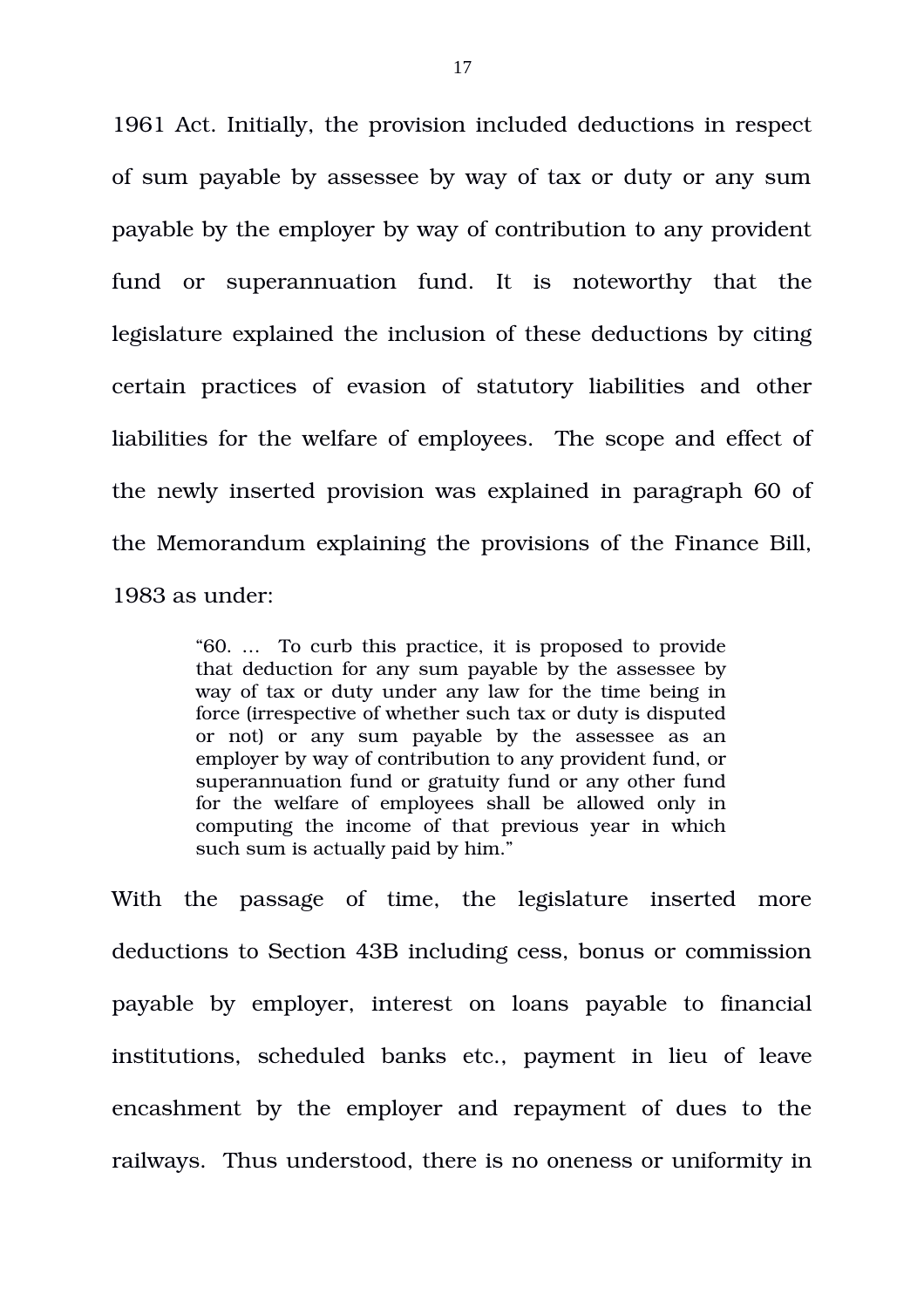the nature of deductions included in Section 43B. It holds no merit to urge that this section only provides for deductions concerning statutory liabilities. Section 43B is a mix bag and new and dissimilar entries have been inserted therein from time to time to cater to different fiscal scenarios, which are best determined by the government of the day. It is not unusual or abnormal for the legislature to create a new liability, exempt an existing liability, create a deduction or subject an existing deduction to override regulations or conditions.

19. The leave encashment scheme envisages the payment of a certain amount to the employees in lieu of their unused paid leaves in a year. The nature of this payment is beneficial and proemployee. However, it is not in the form of a bounty and forms a part of the conditions of service of the employee. An employer seeking deduction from tax liability in advance, in the name of discharging the liability of leave encashment, without actually extending such payment to the employee as and when the time for payment arises may lead to abhorrent consequences. When time for such payment arises upon retirement (or otherwise) of the employee, an employer may simply refuse to pay. Consequently, the innocent employee will be entangled in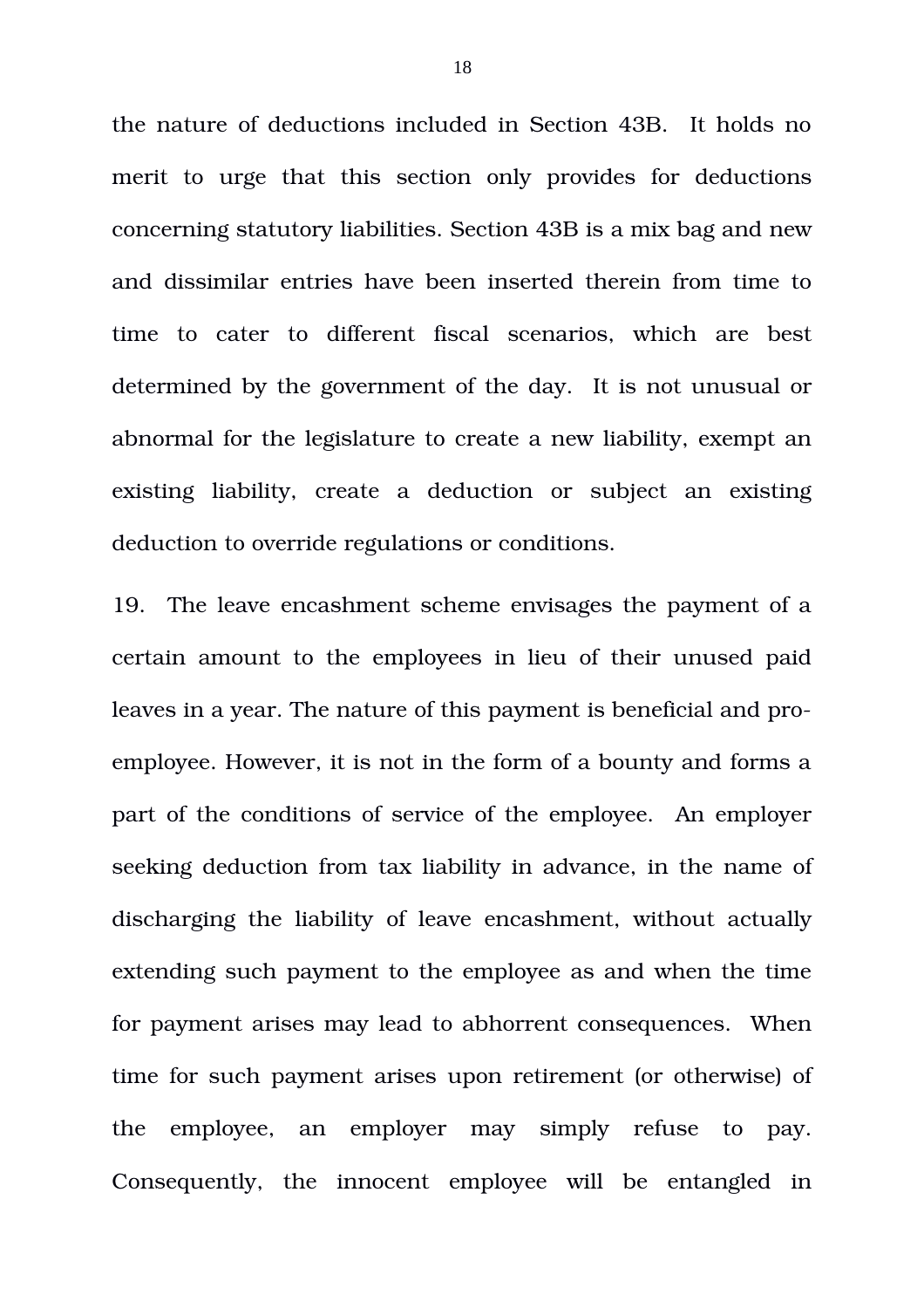litigation in the evening of his/her life for claiming a hard-earned right without any fault on his part. Concomitantly, it would entail in double benefit to the employer – advance deduction from tax liability without any burden of actual payment and refusal to pay as and when occasion arises. It is this mischief clause (f) seeks to subjugate.

20. The argument advanced by the respondents that the nature of leave encashment liability is such that it is impossible to make the actual payment in the same year, adds no weight to the claim of invalidity of the clause. We say so because the thrust of the provision is not to control the timing of payment, rather, it is strictly targeted to control the timing of claiming deduction in the name of such liability. The mischief sought to be remedied by this clause, as discussed above, clarifies the position.

21. Be it noted that the interpretation of a statute cannot be unrelated to the nature of the statute. In line with other clauses under Section 43B, clause (f) was enacted to remedy a particular mischief and the concerns of public good, employees' welfare and prevention of fraud upon revenue is writ large in the said clause. In our view, such statutes are to be viewed through the prism of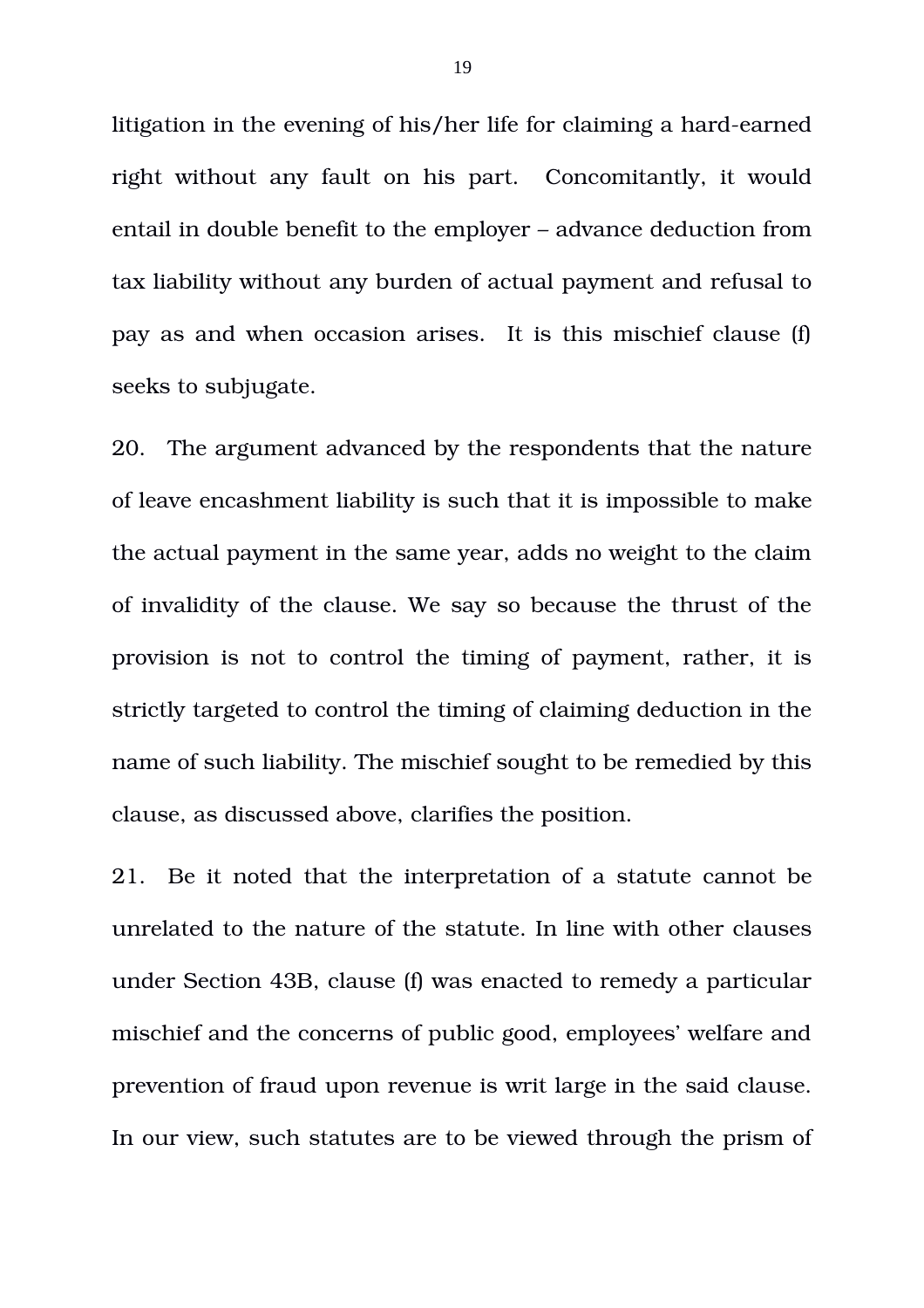the mischief they seek to suppress, that is, the *Heydon's case[8](#page-19-0)* principle. In *CRAWFORD, Statutory Construction[9](#page-19-1)* , it has been gainfully delineated that *"an enactment designed to prevent fraud upon the revenue is more properly a statute against fraud rather than a taxing statute, and hence should receive a liberal construction in the government's favour."*

## 22. In *State of Tamil Nadu vs. MK Kandaswamy[10](#page-19-2)*, this

Court expounded on the interpretation of remedial statutes thus:

"26. It may be remembered that Section 7-A is at once a charging as well as a remedial provision. Its main object is to plug leakage and prevent evasion of tax. **In interpreting such a provision, a construction which would defeat its purpose and, in effect, obliterate it from the statute book, should be eschewed.** If more than one construction is possible, that which preserves its workability, and efficacy is to be preferred to the one which would render it otiose or sterile. The view taken by the High Court is repugnant to this cardinal canon of interpretation."

(emphasis supplied)

23. Having ruled upon the constitutional validity of clause (f), we shall now examine the grounds on which the High Court ruled against its validity. We may note that the respondents' challenge to the constitutional validity of the said clause has primarily been accepted on three grounds:

<span id="page-19-0"></span><sup>8 (1584) 3</sup> Co Rep 7

<span id="page-19-1"></span><sup>9</sup> CRAWFORD, Statutory Construction p. 508

<span id="page-19-2"></span><sup>10 (1975) 4</sup> SCC 745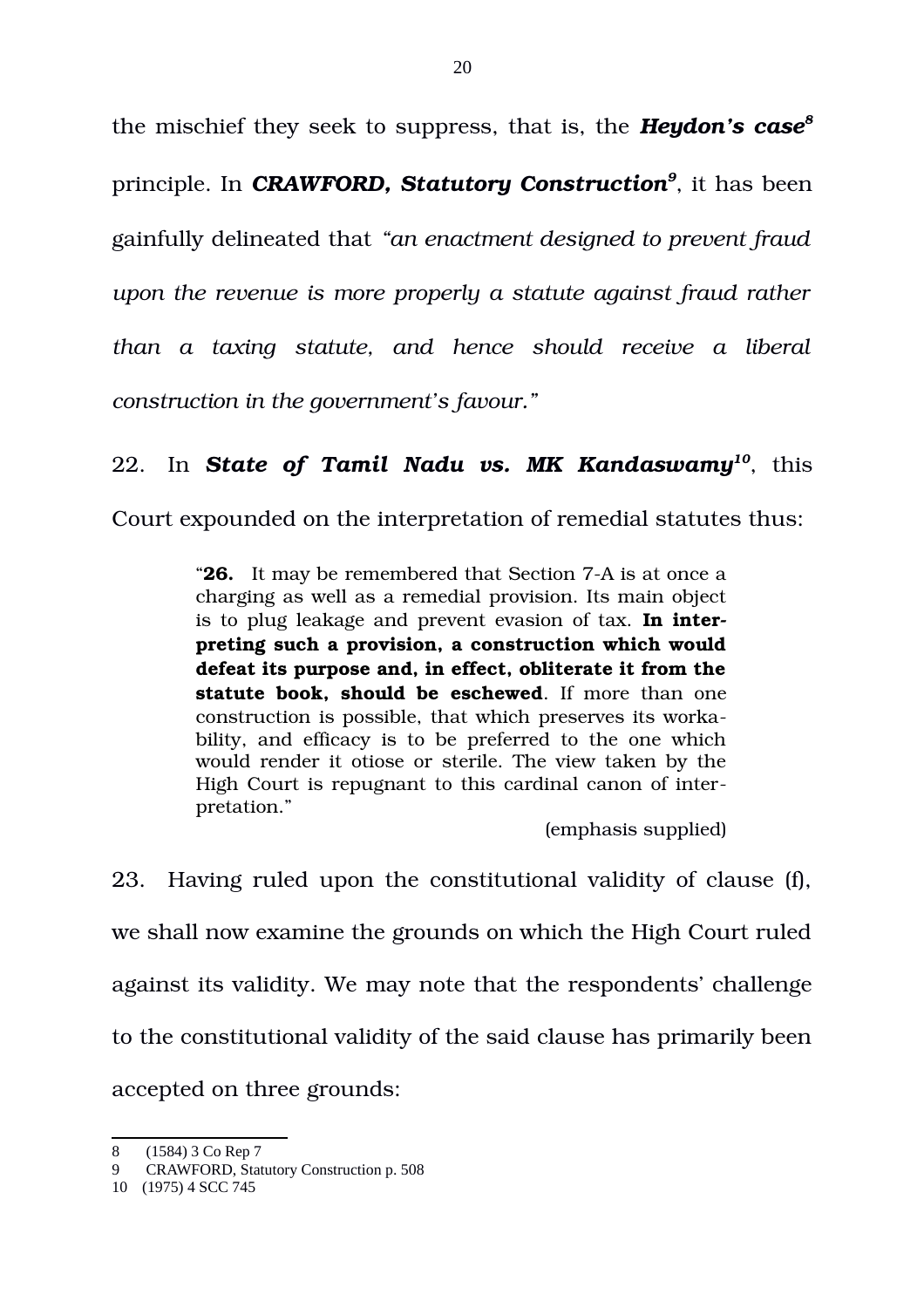- (i) Non-disclosure of objects and reasons behind its enactment and insertion into section 43B;
	- (ii) Inconsistency of clause (f) with other clauses of Section 43B and absence of nexus of the clause with the original enactment;
	- (iii) Enactment has been triggered solely to nullify the dicta of this Court in *Bharat Earth Movers* (supra).

## **Non-disclosure of objects and reasons**

24. The objects and reasons behind the enactment of a statute signify the intention of the legislature behind the enactment of a statutory provision. Indubitably, the purpose or underlying aim of a law can be discerned when interpreted in the light of stated objects and reasons. Inasmuch as, the settled canon of interpretation is to deduce the true intent of the legislature, as the will of the people is constitutionally bestowed in the legislature. It is true that an express objects and reasons would be useful in understanding the import of an enacted provision as and when the Court is called upon to interpret the same. This Court, in *State of Tamil Nadu & Ors. vs. K. Shyam Sunder*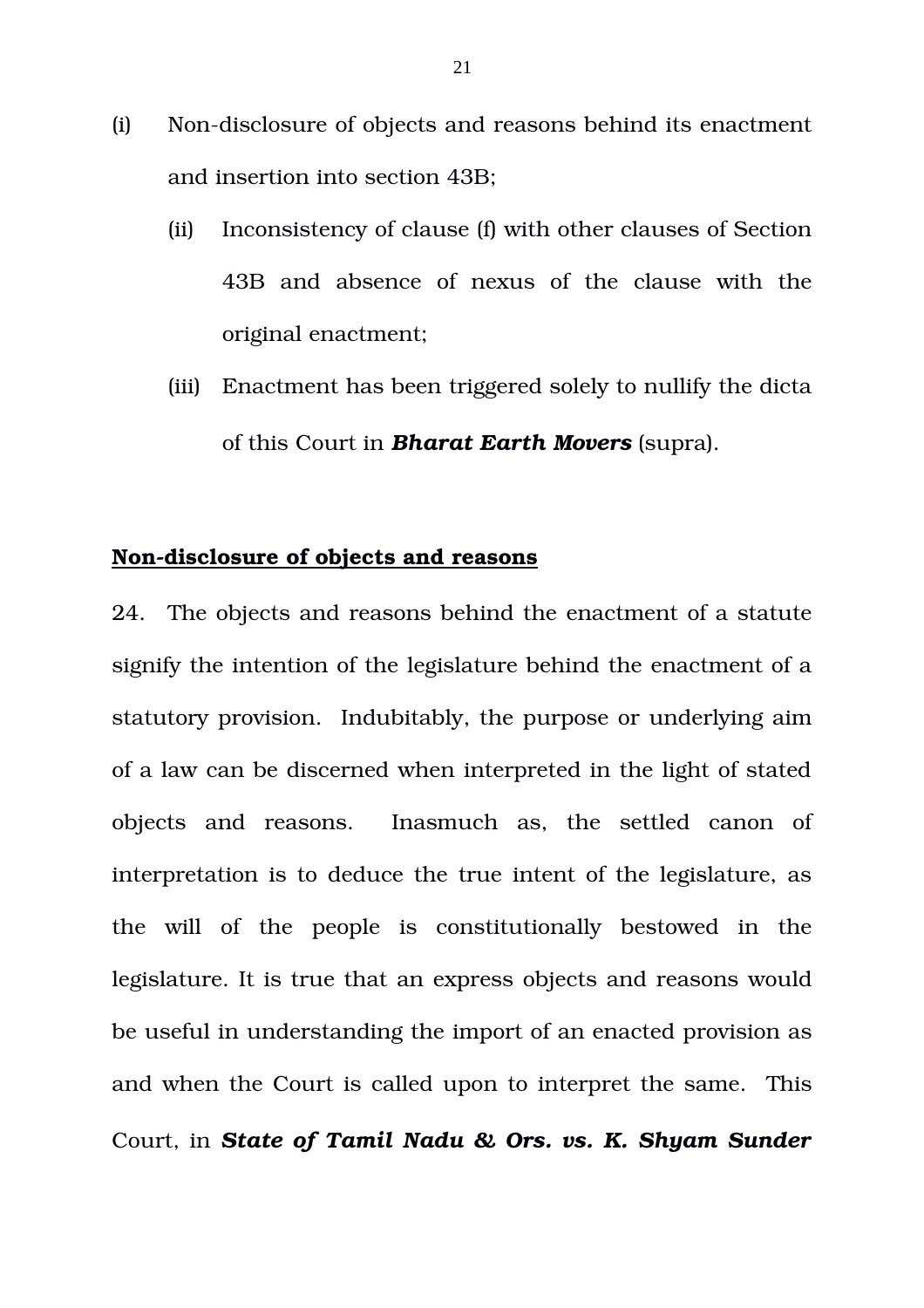and Ors.<sup>[11](#page-21-0)</sup>, laid emphasis upon the usefulness of objects and

22

reasons in the process of interpretation and observed thus:

"**66.** The Statement of Objects and Reasons appended to the Bill is not admissible as an aid to the construction of the Act to be passed, but it can be used for limited purpose of ascertaining the conditions which prevailed at that time which necessitated the making of the law, and the extent and urgency of the evil, which it sought to remedy. The Statement of Objects and Reasons may be relevant to find out what is the *objective* of any given statute passed by the legislature. It may provide for the reasons which induced the legislature to enact the statute. "For the purpose of *deciphering the object and purport* of the Act, … the court can look to the Statement of Objects and Reasons thereof." (emphasis supplied) (Vide *Kavalappara Kottarathil Kochuni* v. *States of Madras and Kerala* [AIR 1960 SC 1080] and *Tata Power Co. Ltd.* v. *Reliance Energy Ltd.* [(2009) 16 SCC 659], SCC p. 686, para 79)

**67.** In *A. Manjula Bhashini* (2009) 8 SCC 431 this Court held as under: (SCC p. 459, para 40)

"*40*. The proposition which can be culled out from the aforementioned judgments is that although the Statement of Objects and Reasons contained in the Bill leading to enactment of the particular Act cannot be made the sole basis for construing the provisions contained therein, the same can be referred to for understanding the background, the antecedent state of affairs and the mischief sought to be remedied by the statute. The Statement of Objects and Reasons can also be looked into as an external aid *for appreciating the true intent of the legislature* and/or the *object sought to be achieved* by enactment of the particular Act or for judging reasonableness of the classification made by such Act."

(emphasis added)

**68.** Thus, in view of the above, the Statement of Objects and Reasons of any enactment spells out the core reason for which the enactment is brought and it can be looked into for appreciating the true intent of the legislature or to find out the object sought to be achieved by enactment of the particular Act or even for judging the reasonableness of the classifications made by such Act."

<span id="page-21-0"></span><sup>11 (2011) 8</sup> SCC 737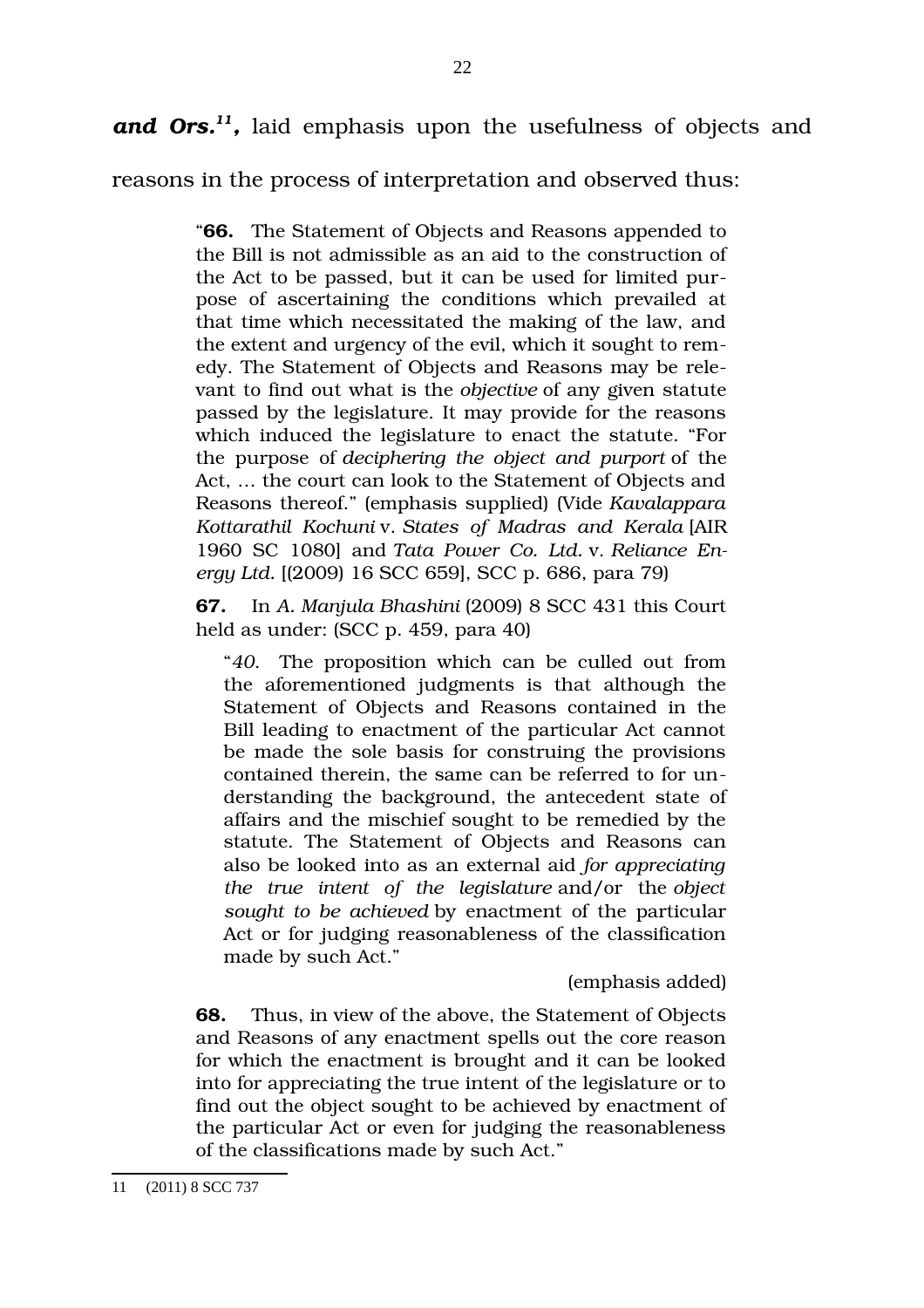25. Whereas, when there is no ambiguity about the legislative competence and of the import of the enactment, no rule, authority or convention to support the view that publication of objects and reasons is quintessence for the sustenance of a duly enacted provision has been brought to our notice. In fact, objects and reasons feature in the list of external aids to interpretation and can be looked into for the limited purpose in the process of interpretation. Regard may be had to *State of West Bengal vs. Union of India[12](#page-22-0)*, wherein the Court expounded the legal position thus:

> "13. ... It is however well-settled that the Statement of Objects and Reasons accompanying a bill, when introduced in Parliament, cannot be used to determine the true meaning and effect of the substantive provisions of the statute. They cannot be used except for the limited purpose of understanding the background and the antecedent state of affairs leading up to the legislation. But we cannot use this statement as an aid to the construction of the enactment or to show that the legislature did not intend to acquire the proprietary rights vested in the State or in any way to affect the State Governments' rights as owners of minerals. A statute, as passed by Parliament, is the expression of the collective intention of the legislature as a whole, and any statement made by an individual, albeit a Minister, of the intention and objects of the Act cannot be used to cut down the generality of the words used in the statute."

<span id="page-22-0"></span><sup>12</sup> AIR 1963 SC 1241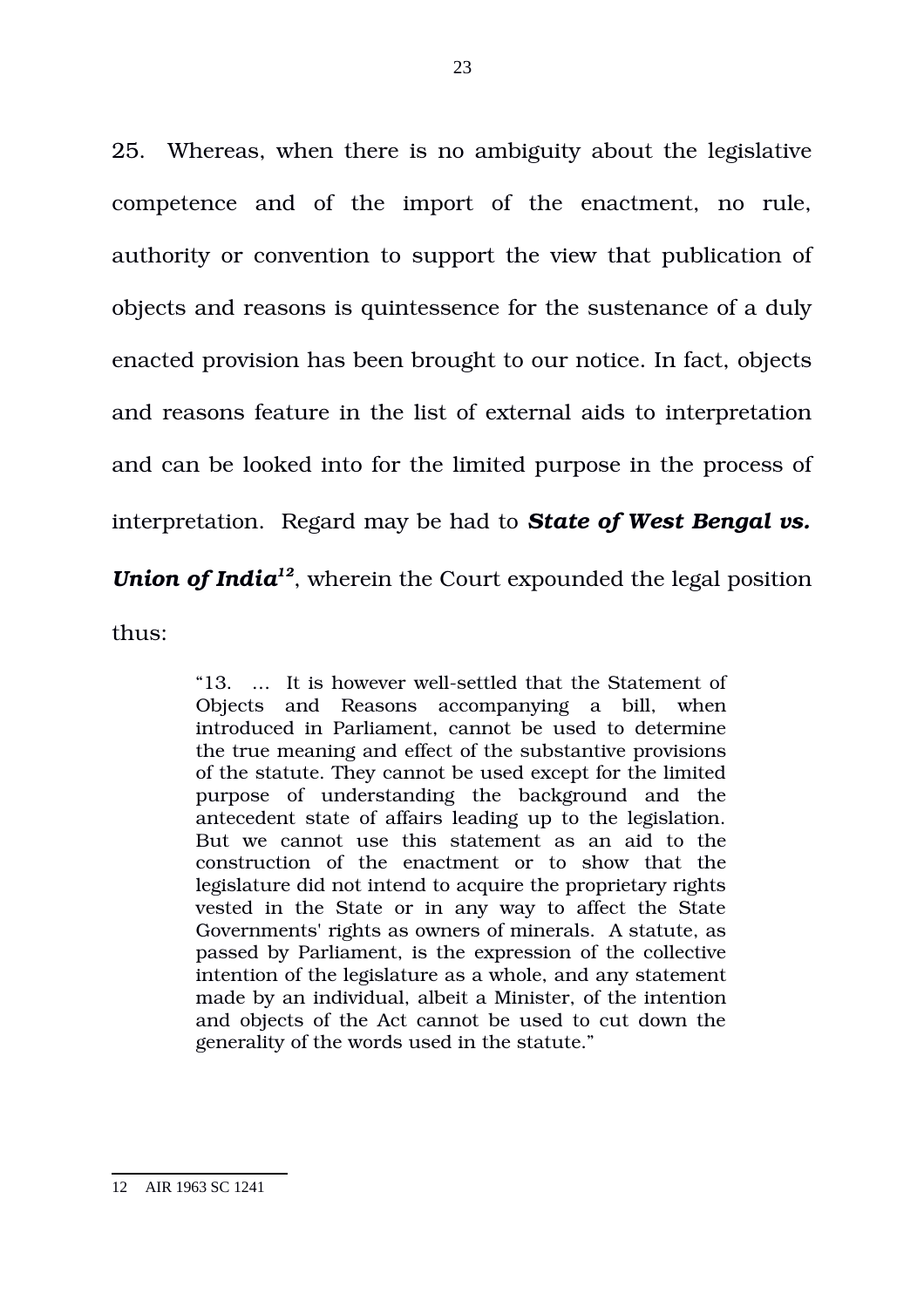The Court was more categorical in restating the position in

## *Sanjeev Coke Manufacturing Company vs. Bharat Coking*

*Coal Limited and Anr.[13](#page-23-0)*, where it noted:

"25. ……No one may speak for the Parliament and Parliament is never before the court. After Parliament has said what it intends to say, only the court may say what the Parliament meant to say. None else. Once a statute leaves Parliament House, the Court is the only authentic voice which may echo (interpret) the Parliament. This the court will do with reference to the language of the statute and other permissible aids….."

The express objects and reasons, therefore, serves a limited purpose of assisting the Court in examining the validity of a provision, especially when the Court is sitting over the interpretation of an ambiguous provision.

26. Indubitably, when the Court examines the validity of a provision, its primary concern is the literal text of the provision. It is so because the legislature speaks through the text and as long as it is not speaking in an equivocal manner, there is limited space for the Court to venture beyond the text. This constitutes the first test of interpretation, often termed as the literal interpretation. If the text of the provision is unambiguous, the legislative intent gets coalesced and is epitomised therefrom.

<span id="page-23-0"></span><sup>13 (1983) 1</sup> SCC 147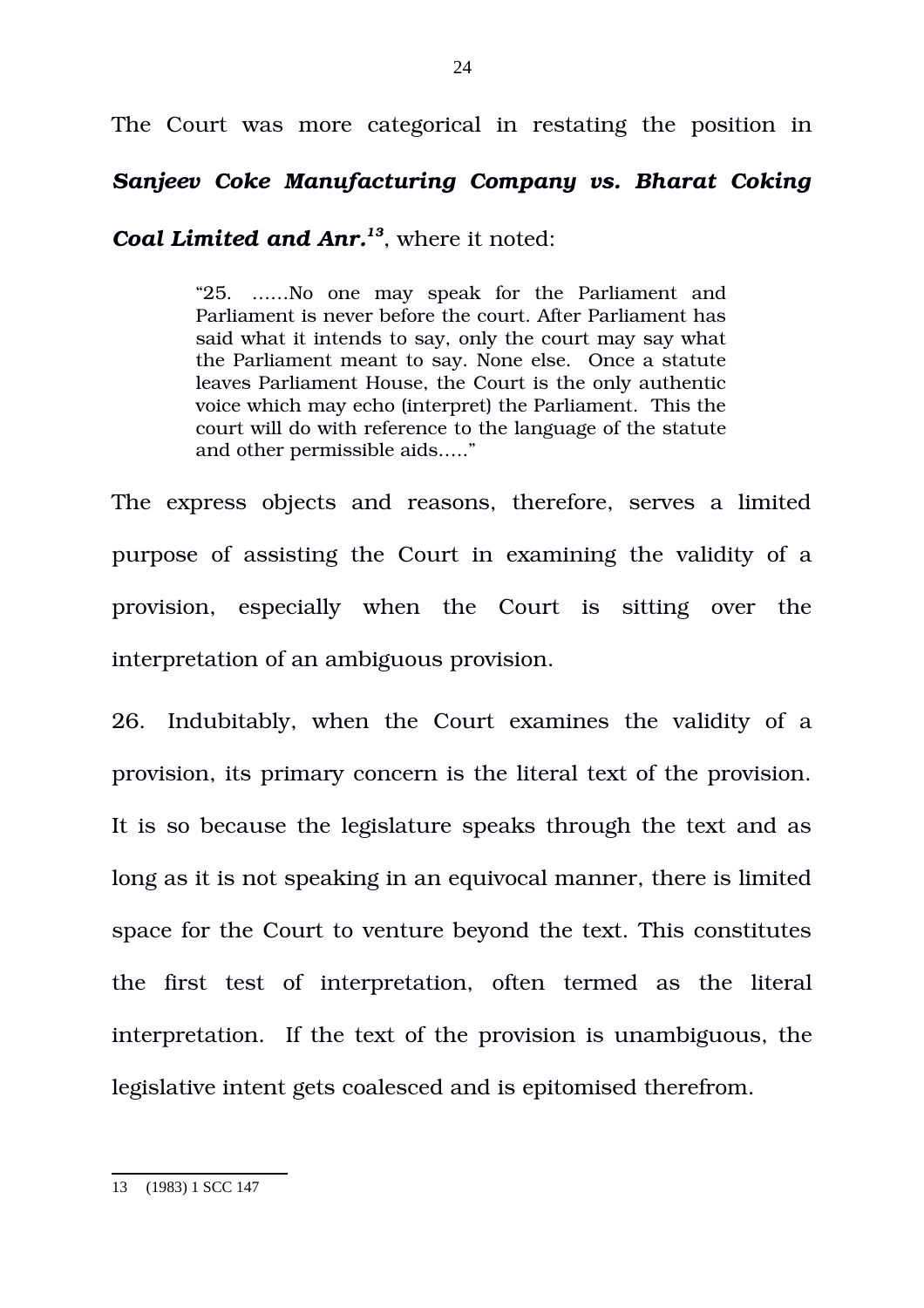27. In other words, when the textual element of the provision reeks of ambiguity and is susceptible to multiple meanings, the Court enters into a proactive examination to find out the real meaning of the provision. This proactive examination by the Court offers multiple avenues and methods to achieve the ultimate purpose of interpretation. Adverting to the express objects and reasons may be useful for limited purpose to understand the surrounding circumstances at the time of enactment. The Court is not bound by such external elements, as discussed above. Therefore, the presence or absence of objects and reasons has no impact upon the constitutional validity of a provision as long as the literal features of the provision enable the Court to comprehend its true meaning with sufficient clarity.

28. The Division Bench of the High Court, in the present case, plainly glossed over the fundamental presumption of constitutionality in favour of clause (f) and based its judgment upon the absence of objects and reasons as striking at the root of its validity. In our view, this approach is flawed for at least three reasons. First, it steers clear from the necessary attempt to discover any constitutional infirmities in the enacted provision.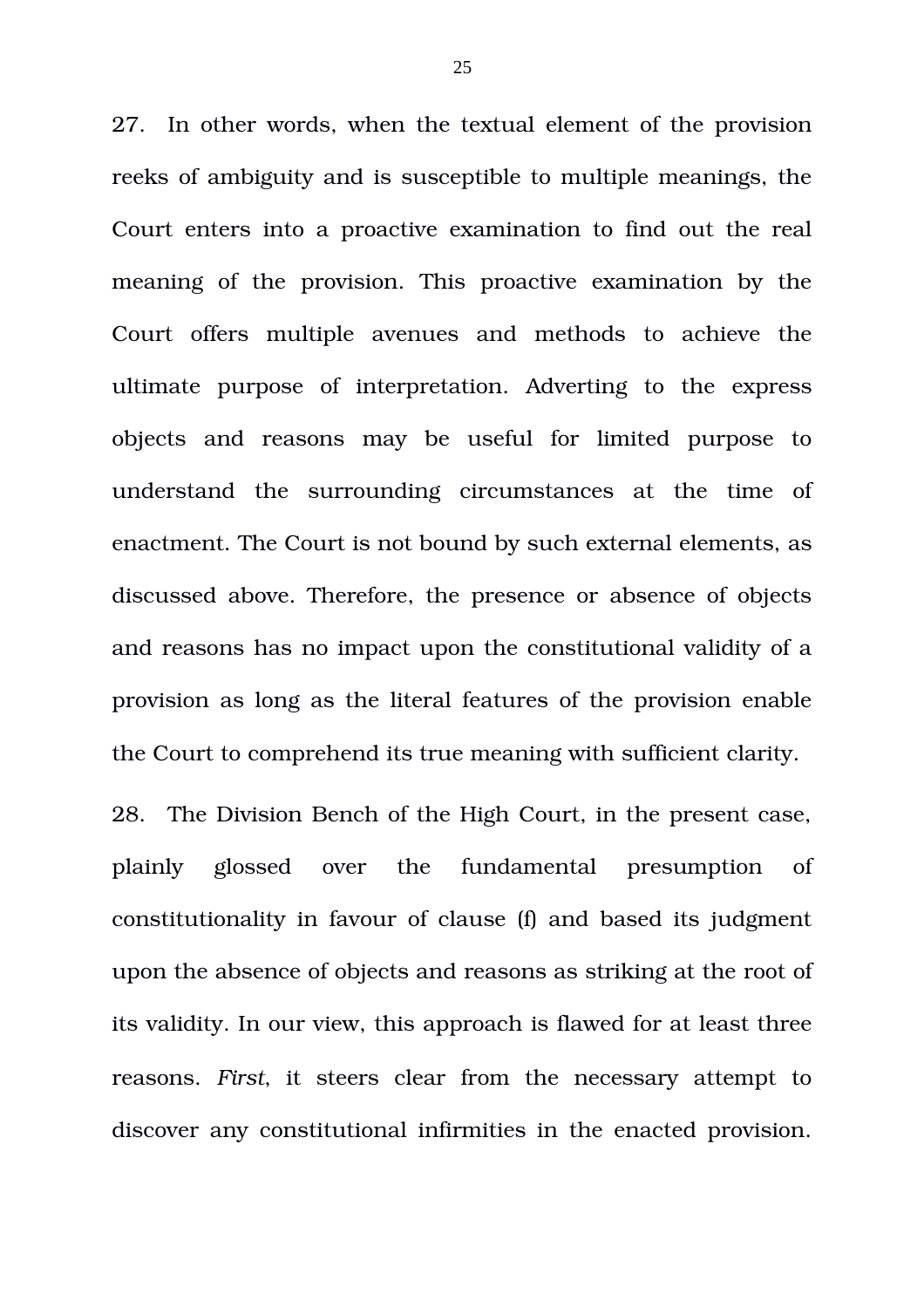*Second*, it makes no attempt to dissect the text of the provision so as to display the need to go beyond the text. *Third*, it goes into the background of the enactment and ventures into a sphere which is out of bounds for the Court as long as the need for interpretation borne out of any ambiguity arises.

29. The process of testing validity is not to sneak into the prudence or proprieties of the legislature in enacting the impugned provision. Nor, is it to examine the culpable conduct of the legislature as an appellate authority over the legislature. The only examination of the Court is restricted to the finding of a constitutional infirmity in the provision, as is placed before the Court. Thus, the non-disclosure of objects and reasons *per se* would not impinge upon the constitutionality of a provision unless the provision is ambiguous and the possible interpretation violate Part III of the Constitution. In the absence of any finding of any constitutional infirmity in a provision, the Court is not empowered to invalidate a provision.

30. To hold a provision as violative of the Constitution on account of failure of the legislature to state the objects and reasons would amount to an indirect scrutiny of the motives of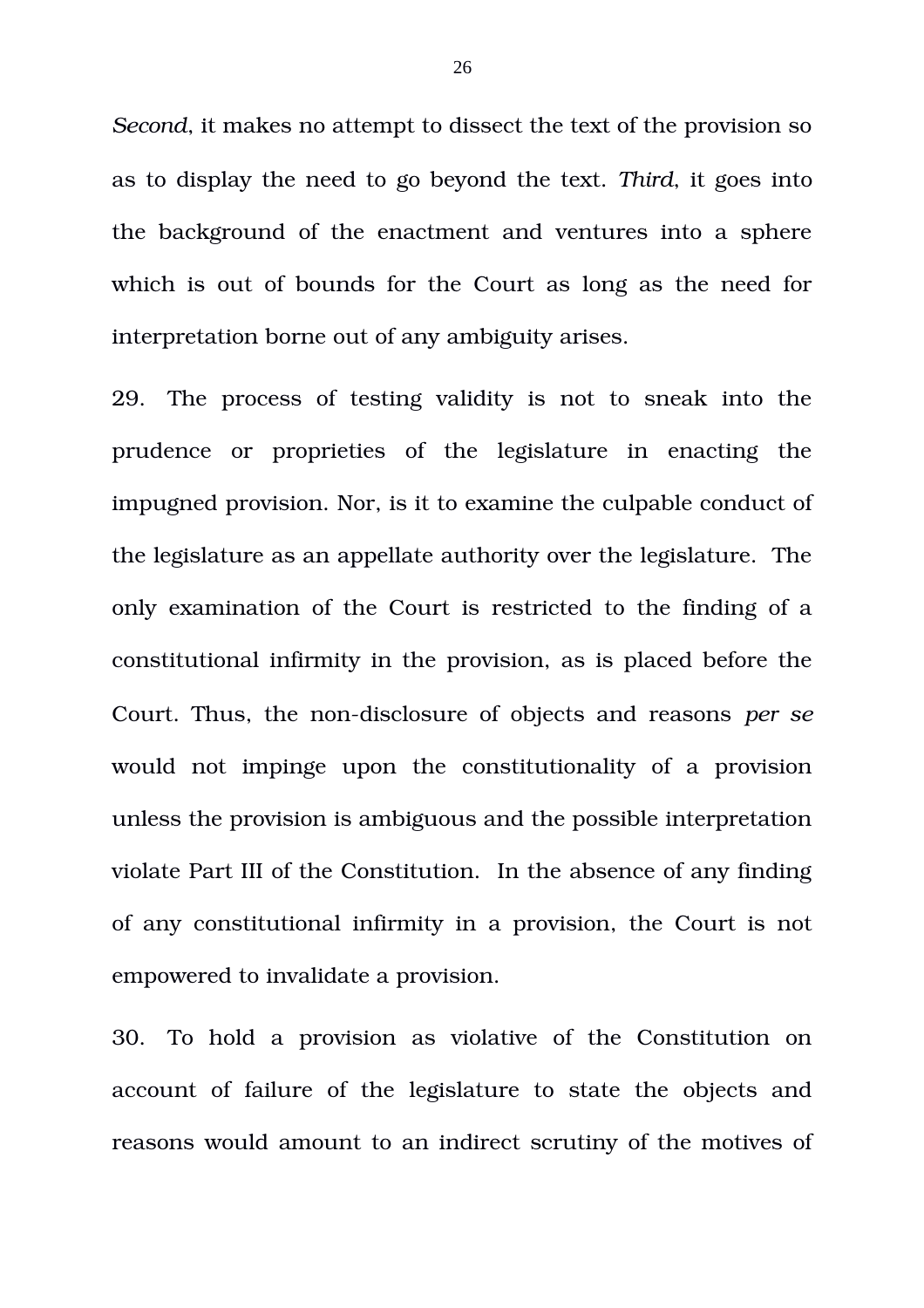the legislature behind the enactment. Such a course of action, in our view, is unwarranted. The *raison d'etre* behind this selfimposed restriction is because of the fundamental reason that different organs of the State do not scrutinise each other's wisdom in the exercise of their duties. In other words, the timetested principle of checks and balances does not empower the Court to question the motives or wisdom of the legislature, except in circumstances when the same is demonstrated from the enacted law. The following instructive passage from *United* **States vs. Butler et al.<sup>[14](#page-26-0)</sup>** offers guidance on the above proposition, wherein Justice Stone observed thus:

> "The power of courts to declare a statute unconstitutional is subject to two guiding principles of decision which ought *never to be absent* from judicial consciousness. One is that courts are concerned only with the power to enact statutes, not with their wisdom. The other is that while unconstitutional exercise of the power by the executive is subject to judicial restraint, the only check upon our own exercise of power by the executive is subject to judicial restraint. For the removal of unwise laws from the statute books appeal lies not to the courts but to the ballot and to the processes of democratic government..."

In the Indian constitutional jurisprudence, the above principle has been reckoned by this Court in its early years in 1954 in

<span id="page-26-0"></span><sup>14 297</sup> US 1 (1936)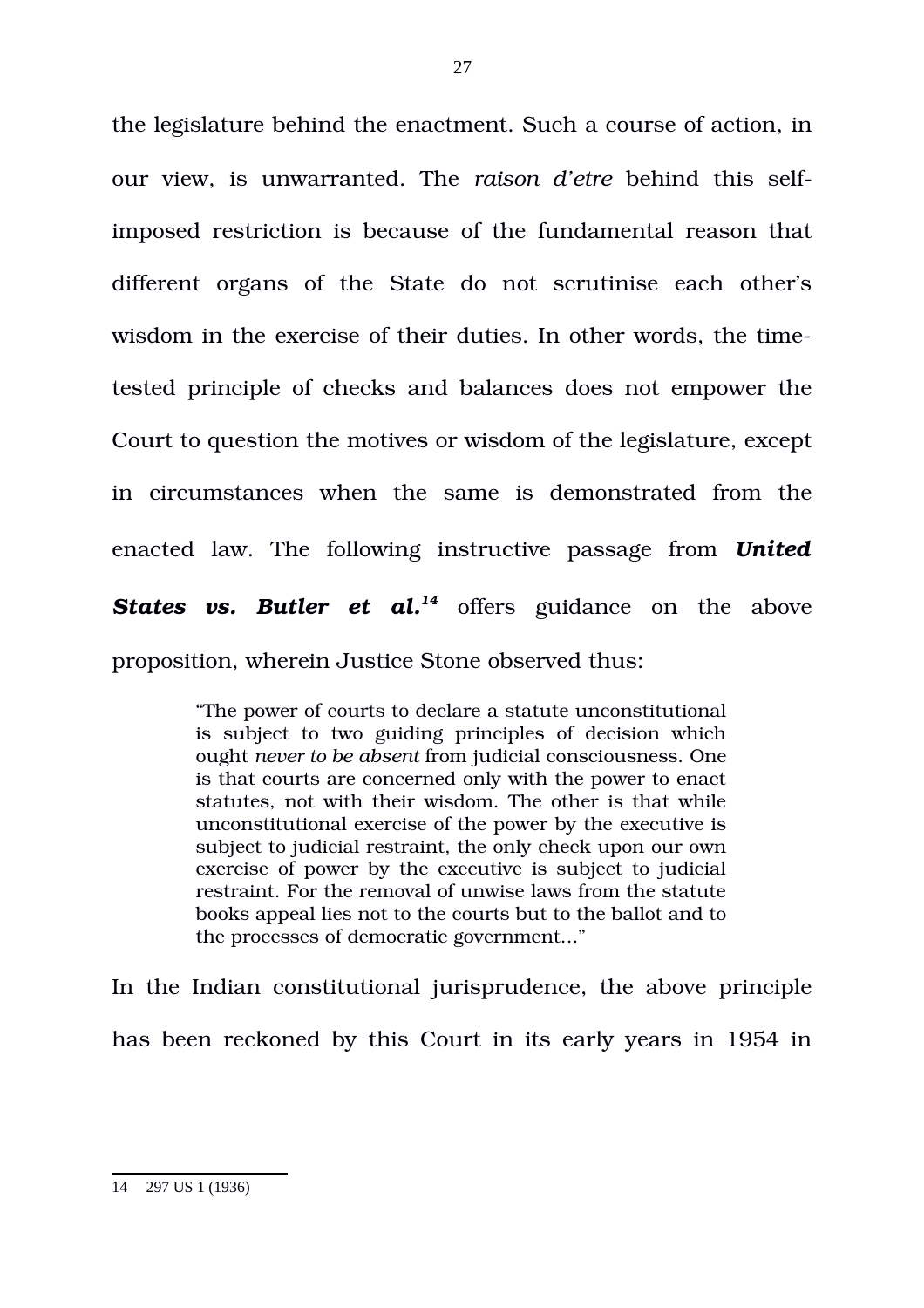## *K.C. Gajapati Narayan Deo & Ors. vs. The State of Orissa[15](#page-27-0)* ,

wherein the Court observed thus:

"… If the Legislature is competent to pass a particular law, the motives which impelled it to act are really irrelevant. On the other hand, if the legislature lacks competency, the question of motive does not arise at all. Whether a statute is constitutional or not is thus always a question of power.... If the Constitution of a State distributes the legislative powers amongst different bodies, which have to act within their respective spheres marked out by specific legislature entries, or if there are limitations on the legislative authority in the shape of fundamental rights, questions do arise as to whether the legislature in a particular case has or has not, in respect to the subject-matter of the statute or in the method of enacting it, transgressed the limits of its constitutional powers…."

We have noted that the High Court has characterised clause (f) as "arbitrary" and "unconscionable" while imputing it with unconstitutionality. It is pertinent to note that the High Court reaches this conclusion without undertaking an actual examination of clause (f). Instead, the declaration is preceded by an enquiry into the circumstances leading upto the enactment. As discussed above, the constitutional power of judicial review contemplates a review of the provision, as it stands, and not a review of the circumstances in which the enactment was made. Be it noted that merely holding an enacted provision as unconscionable or arbitrary is not sufficient to hold it as

<span id="page-27-0"></span><sup>15 (1954)</sup> SCR 1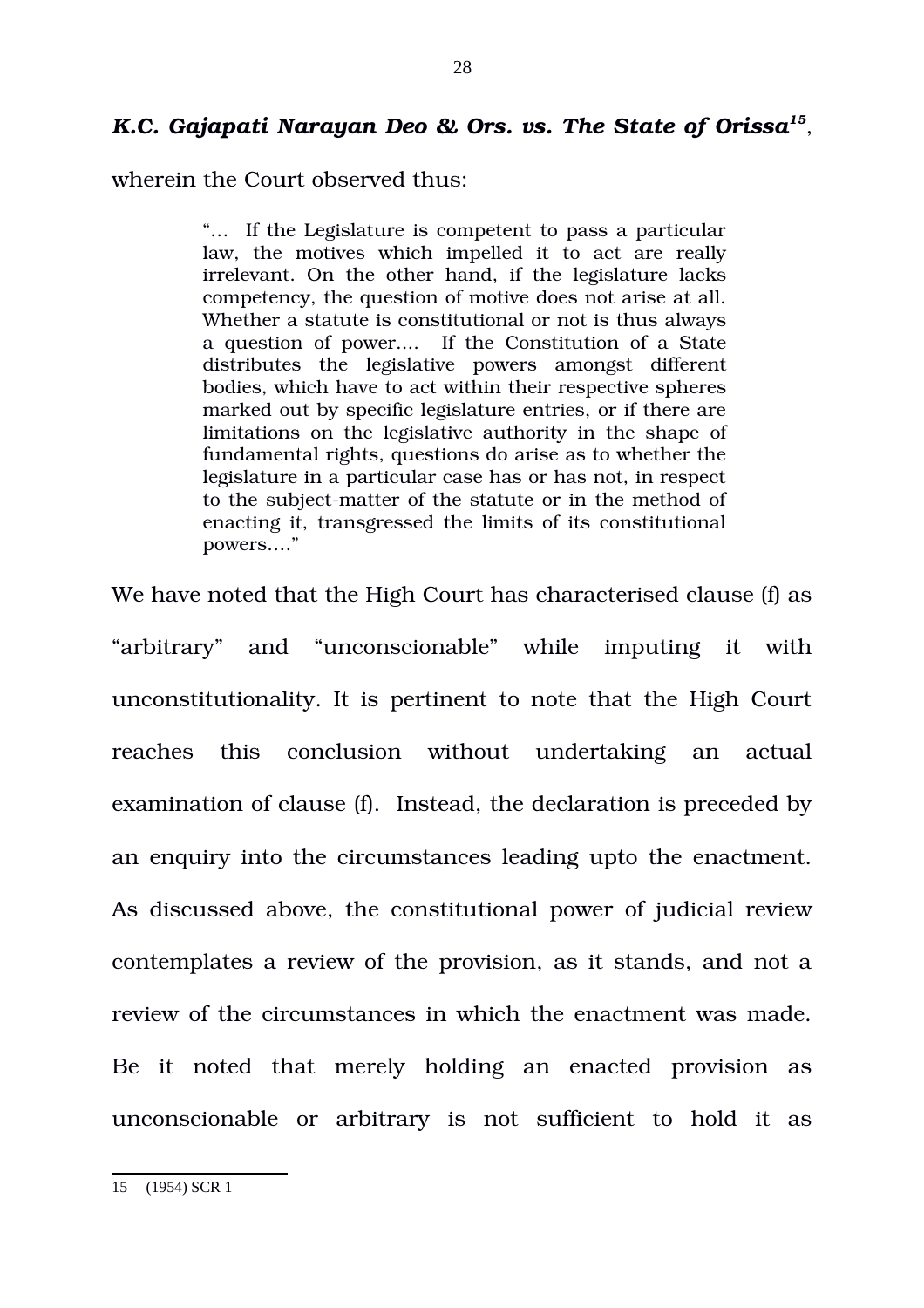unconstitutional unless such infirmities are sufficiently shown to exist in the form, substance or functioning of the impugned provision. No such infirmity has been exhibited and adverted to in the impugned judgment.

## **Inconsistency of clause (f) and absence of nexus with Section 43B**

31. The High Court has supported its finding of invalidity by recording two observations vis-a-vis the previously existing (unamended) clauses of Section 43B – *first*, that clause (f) is inconsistent with other clauses and nature of deduction targeted in clause (f) is distinct from other deductions. *Second*, that clause (f) has no nexus with the objects and reasons behind the enactment of original Section 43B and therefore, the objects and reasons attributed to Section 43B cannot be used to deduce the object and purpose of clause (f).

32. At the outset, we observe that both the grounds are illfounded. In the basic scheme of Section 43B, there is no direct or indirect limitation upon the power of legislature to include only particular type of deductions in the ambit of Section 43B. To say that Section 43B is restricted to deductions of a statutory nature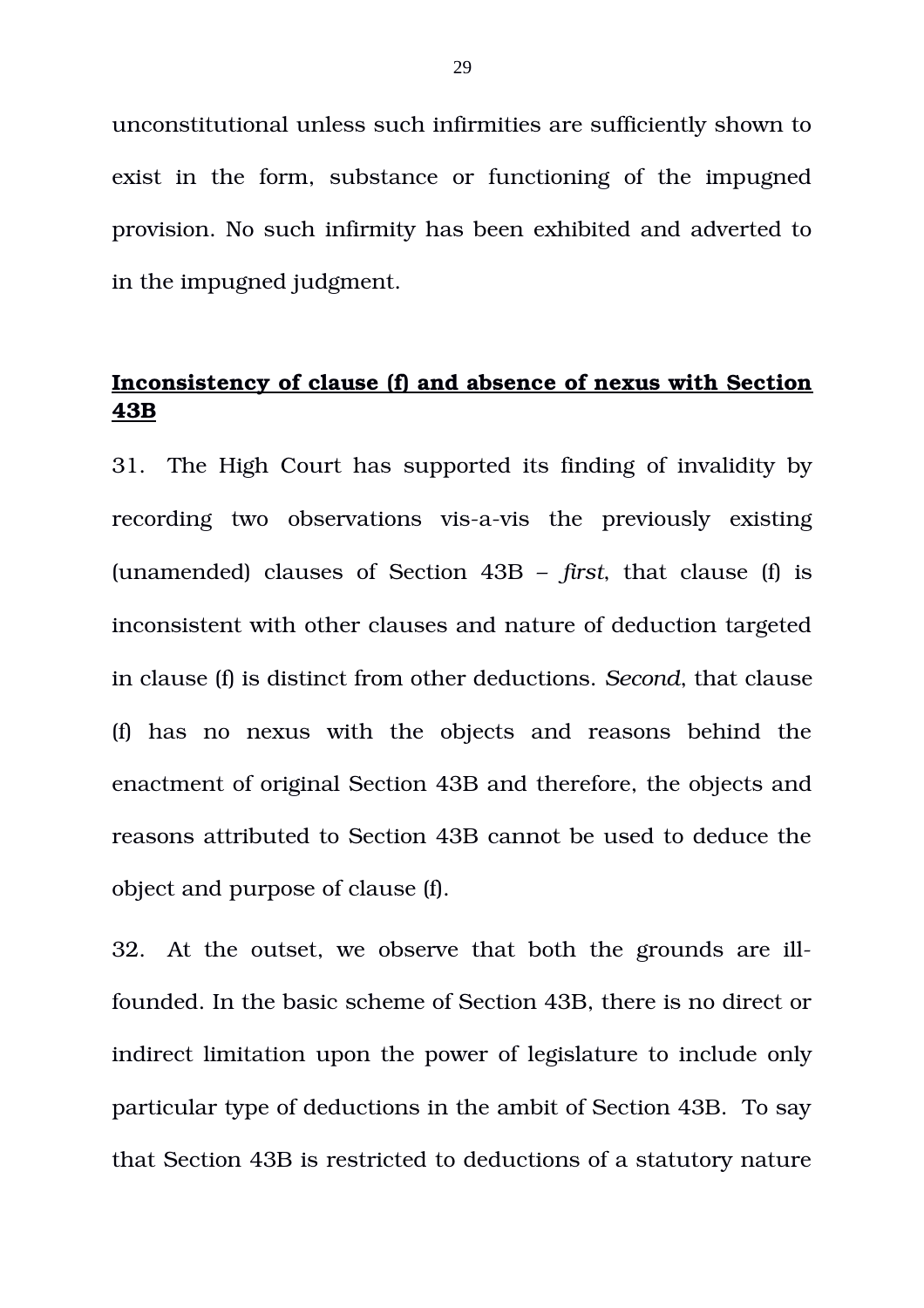would be nothing short of reading the provision in a purely imaginative manner. As already discussed above, from 1983 onwards, Section 43B had taken within its fold diverse nature of deductions, ranging from tax, duty to bonus, commission, railway fee, interest on loans and general provisions for welfare of employees. An external examination of this journey of Section 43B reveals that the legislature never restricted it to a particular category of deduction and that intent cannot be read into the main Section by the Court, while sitting in judicial review. Concededly, it is a provision to attach conditionality on deductions otherwise allowable under the Act in respect of specified heads, in that previous year in which the sum is actually paid irrespective of method of accounting.

33. Further, it be noted that the broad objective of enacting Section 43B concerning specified deductions referred to therein was to protect larger public interest primarily of revenue including welfare of the employees. Clause (f) fits into that scheme and shares sufficient nexus with the broad objective, as already discussed hitherto.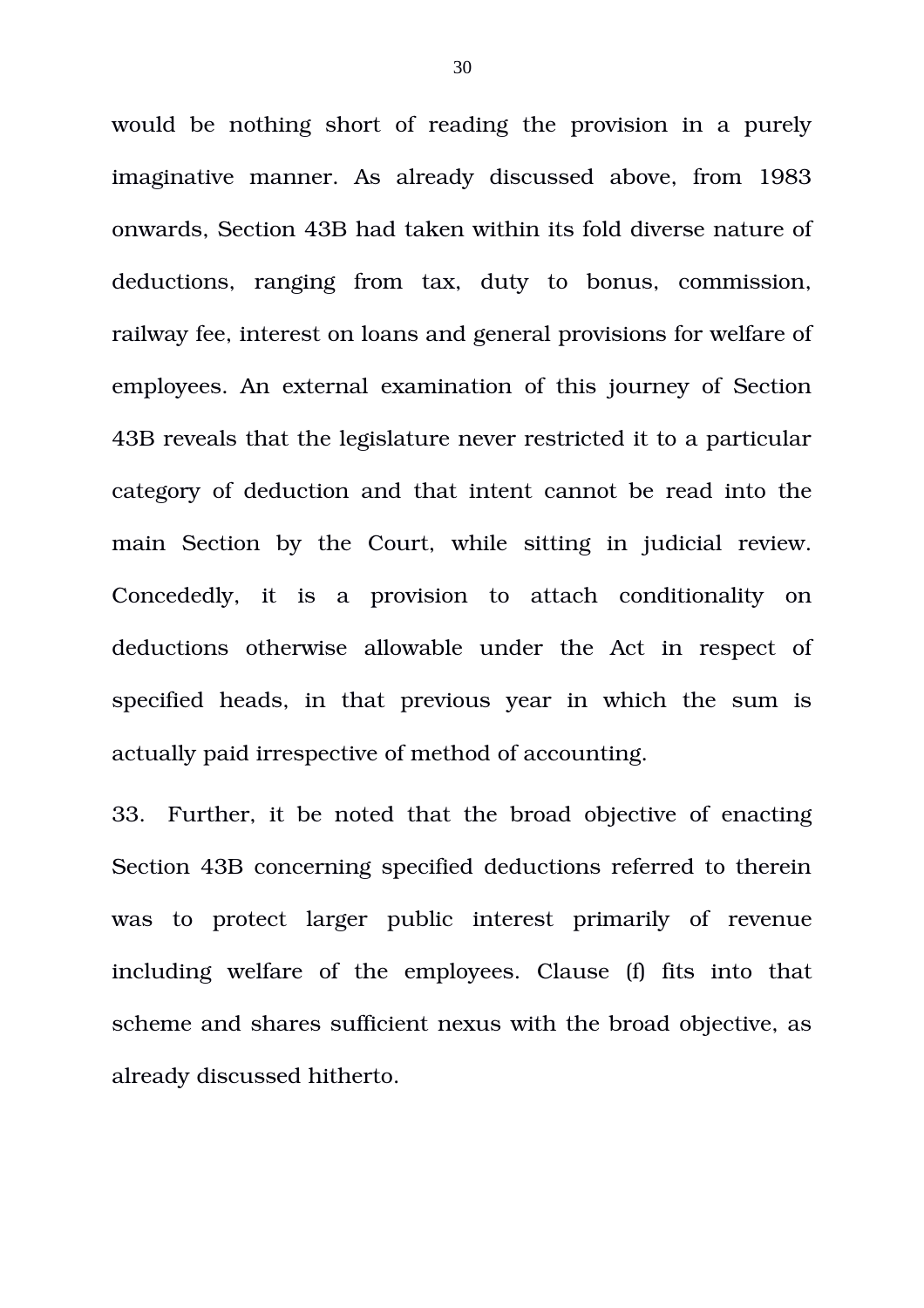34. Before stepping into the next ground, we are inclined to observe that the approach of constitutional courts ought to be different while dealing with fiscal statutes. It is trite that the legislature is the best forum to weigh different problems in the fiscal domain and form policies to address the same including to create a new liability, exempt an existing liability, create a deduction or subject an existing deduction to new regulatory measures. In the very nature of taxing statutes, legislature holds the power to frame laws to plug in specific leakages. Such laws are always pin-pointed in nature and are only meant to target a specific avenue of taxability depending upon the experiences of tax evasion and tax avoidance at the ground level. The general principles of exclusion and inclusion do not apply to taxing statutes with the same vigour unless the law reeks of constitutional infirmities. No doubt, fiscal statutes must comply with the tenets of Article 14. However, a larger discretion is given to the legislature in taxing statutes than in other spheres. In *Anant Mills Co. Ltd. vs. State of Gujarat & Ors.[16](#page-30-0)*, this Court noted thus:

> "25. ...But, in the application of the principles, the courts, in view of the inherent complexity of fiscal adjustment of diverse elements, permit a larger discretion to the

<span id="page-30-0"></span><sup>16 (1975) 2</sup> SCC 175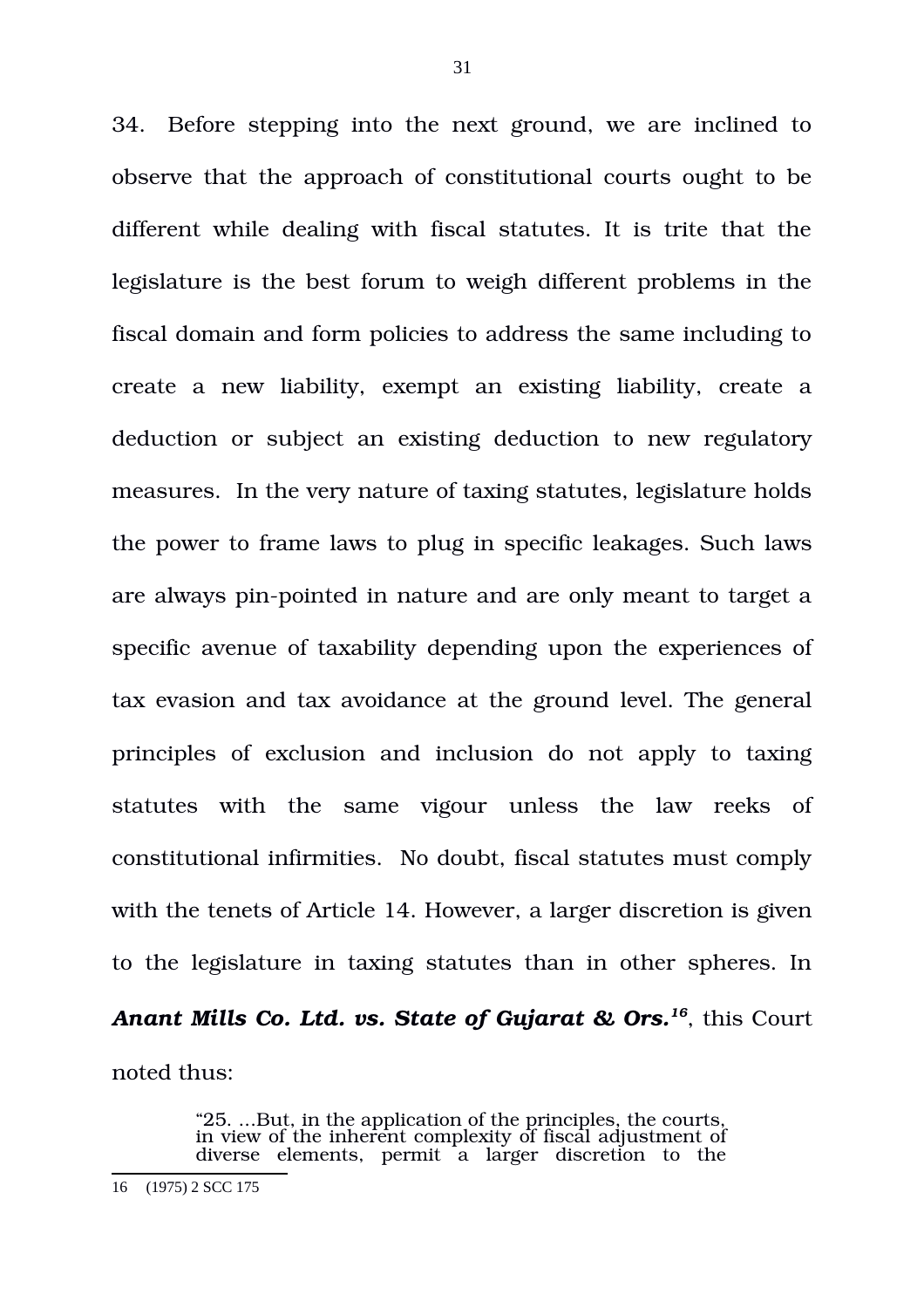Legislature in the matter of classification so long as it adheres to the fundamental principles underlying the said doctrine. The power of the Legislature to classify is of wide range and flexibility so that it can adjust its system of taxation in all proper and reasonable ways...'

Viewed thus, the reason weighed with the Division Bench of the High Court in the impugned judgment is untenable.

### **Defeating the dictum in**  *Bharat Earth Movers* **case**

35. We shall now examine clause (f) on the ground that it defeats the judgment of this Court in *Bharat Earth Movers* (supra). We have carefully analysed the decision in *Bharat Earth Movers* (supra) and note that the Court was sitting in appeal over the nature of liability under the leave encashment scheme and held such liability to be a present liability. Resultantly, it became deductible from the profit and loss account of the assessee in the same accounting year in which provision against the same is made. The Court rejected that leave encashment liability is a contingent one and observed thus:

> "**7**. Applying the abovesaid settled principles to the facts of the case at hand we are satisfied that provision made by the appellant Company for meeting the liability incurred by it under the leave encashment scheme proportionate with the entitlement earned by employees of the Company, inclusive of the officers and the staff, subject to the ceiling on accumulation as applicable on the relevant date, is entitled to deduction out of the gross receipts for the accounting year during which the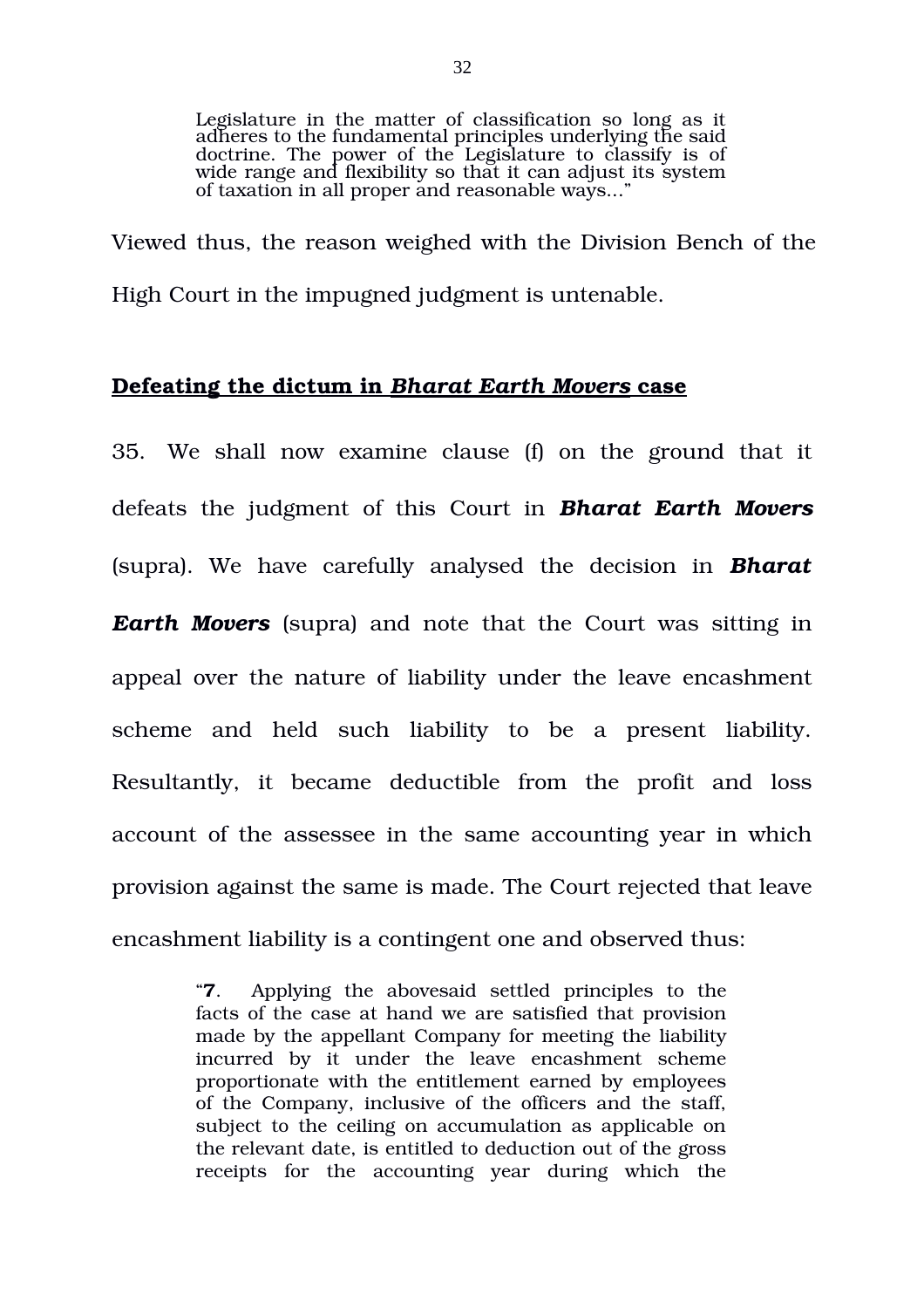provision is made for the liability. The liability is not a contingent liability. The High Court was not right in taking the view to the contrary."

36. Before the judgment in *Bharat Earth Movers* (supra), various tribunals and High Courts across the country were treating the liability in lieu of leave encashment as a contingent liability. This did not go down well with the assessees following the mercantile accounting system, as they were not able to avail deductions upon mere creation of a provision against such liability without making the actual payment. A challenge to this legal position reached before this Court in *Bharat Earth Movers* (supra), wherein the Court reversed the position.

37. It is no doubt true that the legislature cannot sit over a judgment of this Court or so to speak overrule it. There cannot be any declaration of invalidating a judgment of the Court without altering the legal basis of the judgment  $-$  as a judgment is delivered with strict regard to the enactment as applicable at the relevant time. However, once the enactment itself stands corrected, the basic cause of adjudication stands altered and necessary effect follows the same. A legislative body is not supposed to be in possession of a heavenly wisdom so as to contemplate all possible exigencies of their enactment. As and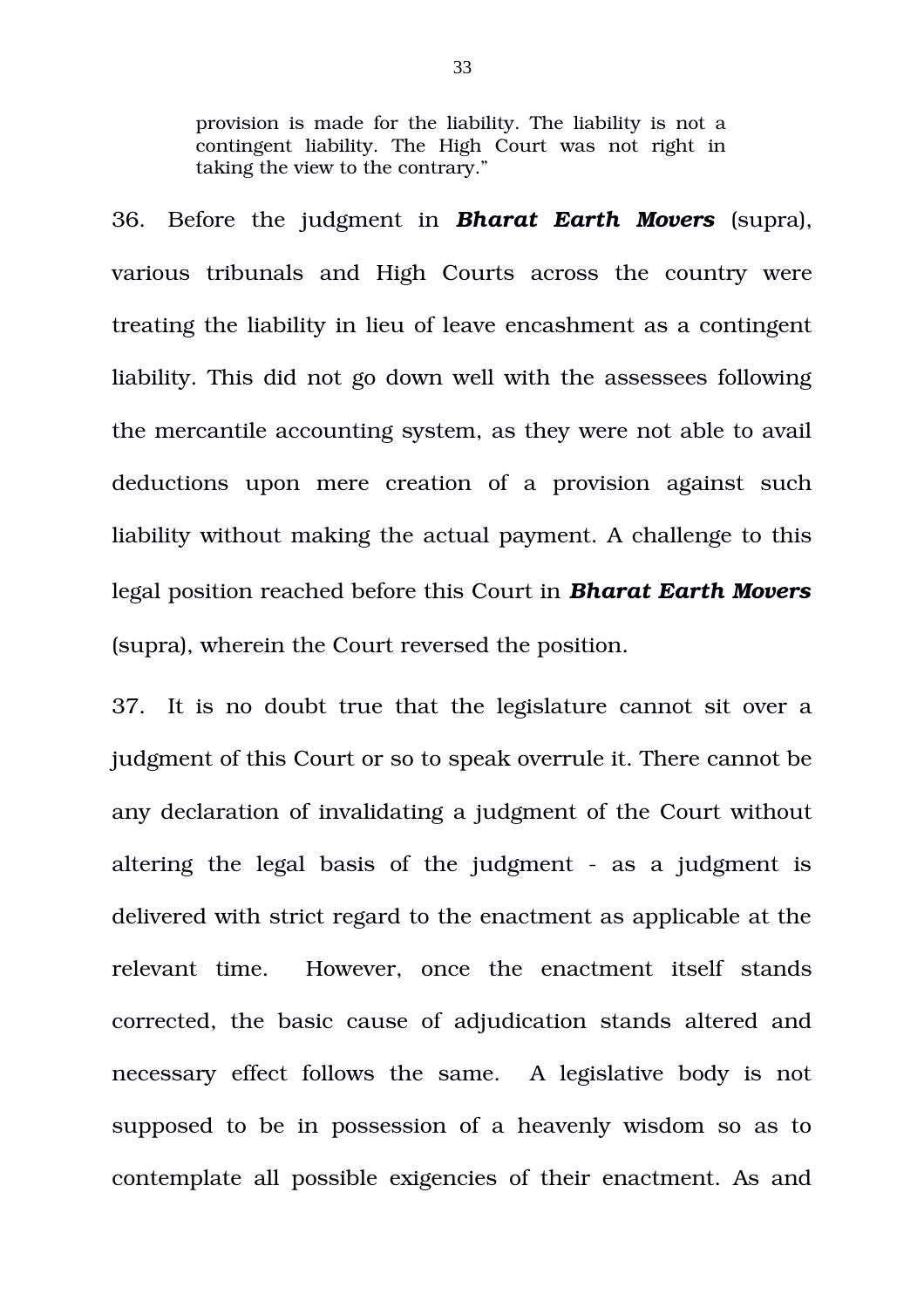when the legislature decides to solve a problem, it has multiple solutions on the table. At this stage, the Parliament exercises its legislative wisdom to shortlist the most desirable solution and enacts a law to that effect. It is in the nature of a 'trial and error' exercise and we must note that a law-making body, particularly in statutes of fiscal nature, is duly empowered to undertake such an exercise as long as the concern of legislative competence does not come into doubt. Upon the law coming into force, it becomes operative in the public domain and opens itself to any review under Part III as and when it is found to be plagued with infirmities. Upon being invalidated by the Court, the legislature is free to diagnose such law and alter the invalid elements thereof. In doing so, the legislature is not declaring the opinion of the Court to be invalid.

38. In *Welfare Association. A.R.P., Maharashtra and Anr. vs. Ranjit P. Gohil and Ors.[17](#page-33-0)*, this Court relied upon *Indian Aluminium Co. and Ors. vs. State of Kerala and Ors.[18](#page-33-1)* and upon elaborate analysis, laid down certain principles to preserve the delicate balance of separation of powers and observed thus:

<span id="page-33-0"></span><sup>17 (2003) 9</sup> SCC 358

<span id="page-33-1"></span><sup>18 (1996) 7</sup> SCC 637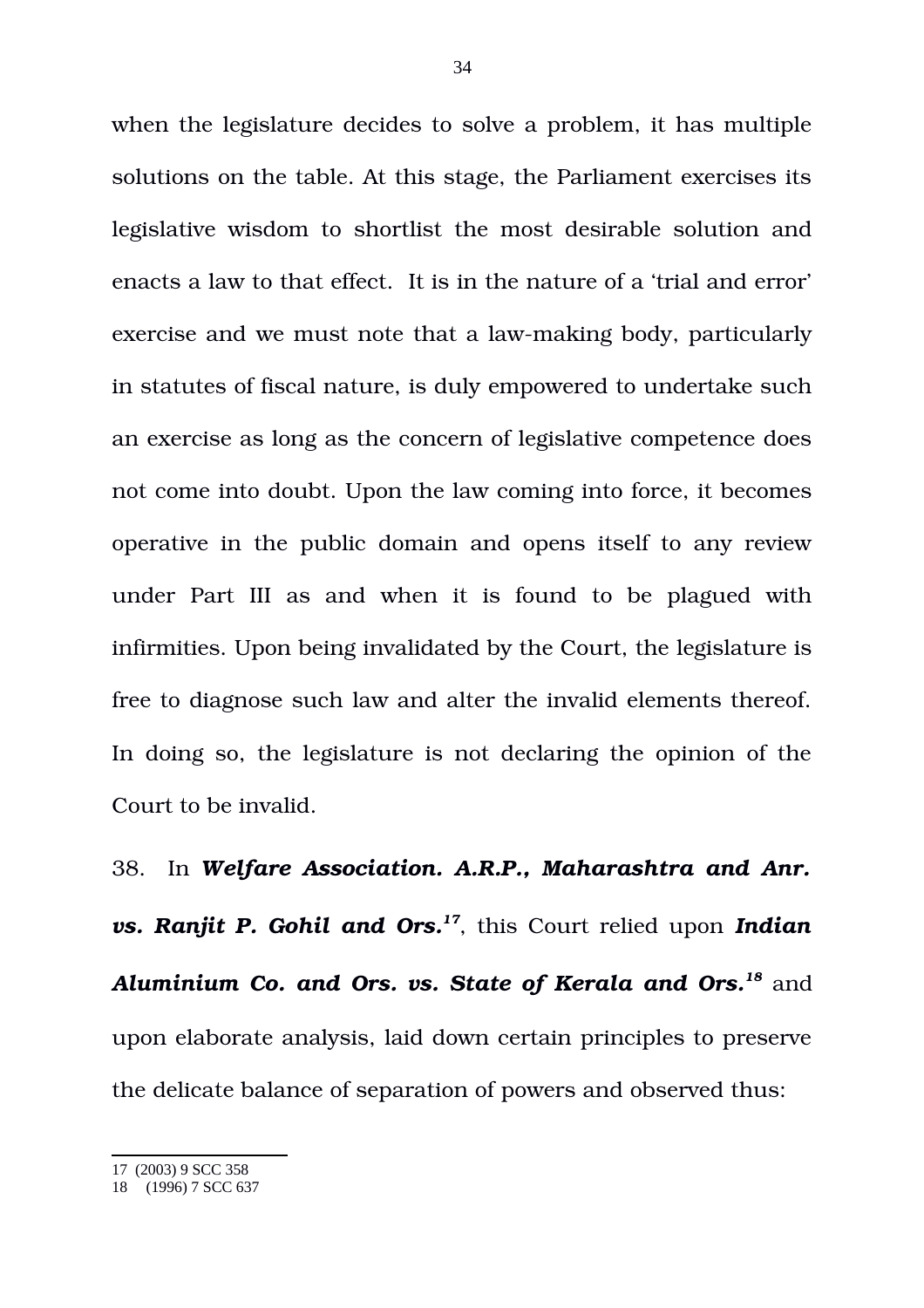"47. ...(v) in exercising legislative power, the legislature by mere declaration, without anything more, cannot directly overrule, revise or override a judicial decision. It can render judicial decision ineffective by enacting valid law on the topic within its legislative field fundamentally altering or changing its character retrospectively. The changed or altered conditions are such that the previous decision would not have been rendered by the court, if those conditions had existed at the time of declaring the law as invalid…. It is competent for the legislature to enact the law with retrospective effect;

(vi) the consistent thread that runs through all the decisions of this Court is that the legislature cannot directly overrule the decision or make a direction as not binding on it but has power to make the decision ineffective by removing the base on which the decision was rendered, consistent with the law of the Constitution and the legislature must have competence to do the same."

### The Court then relied upon *State of T.N. vs. Arooran Sugars*

*Ltd.[19](#page-34-0)* to reaffirm the point and noted thus:

"48. In State of Tamil Nadu v. Arooran Sugars Ltd., the Constitution Bench made an exhaustive review of all the available decisions on the point and summed up the law by holding:

"It is open to the legislature to remove the defect pointed out by the court or to amend the definition or any other provision of the Act in question retrospectively. In this process it cannot be said that there has been an encroachment by the legislature over the power of the judiciary. A court's directive must always bind unless the conditions on which it is based are so fundamentally altered that under altered circumstances such decisions could not have been given. This will include removal of the defect in a statute pointed out in the judgment in question, as well as alteration or substitution of provisions of the enactment on which such judgment is based, with retrospective effect.""

<span id="page-34-0"></span><sup>19 (1997) 1</sup> SCC 326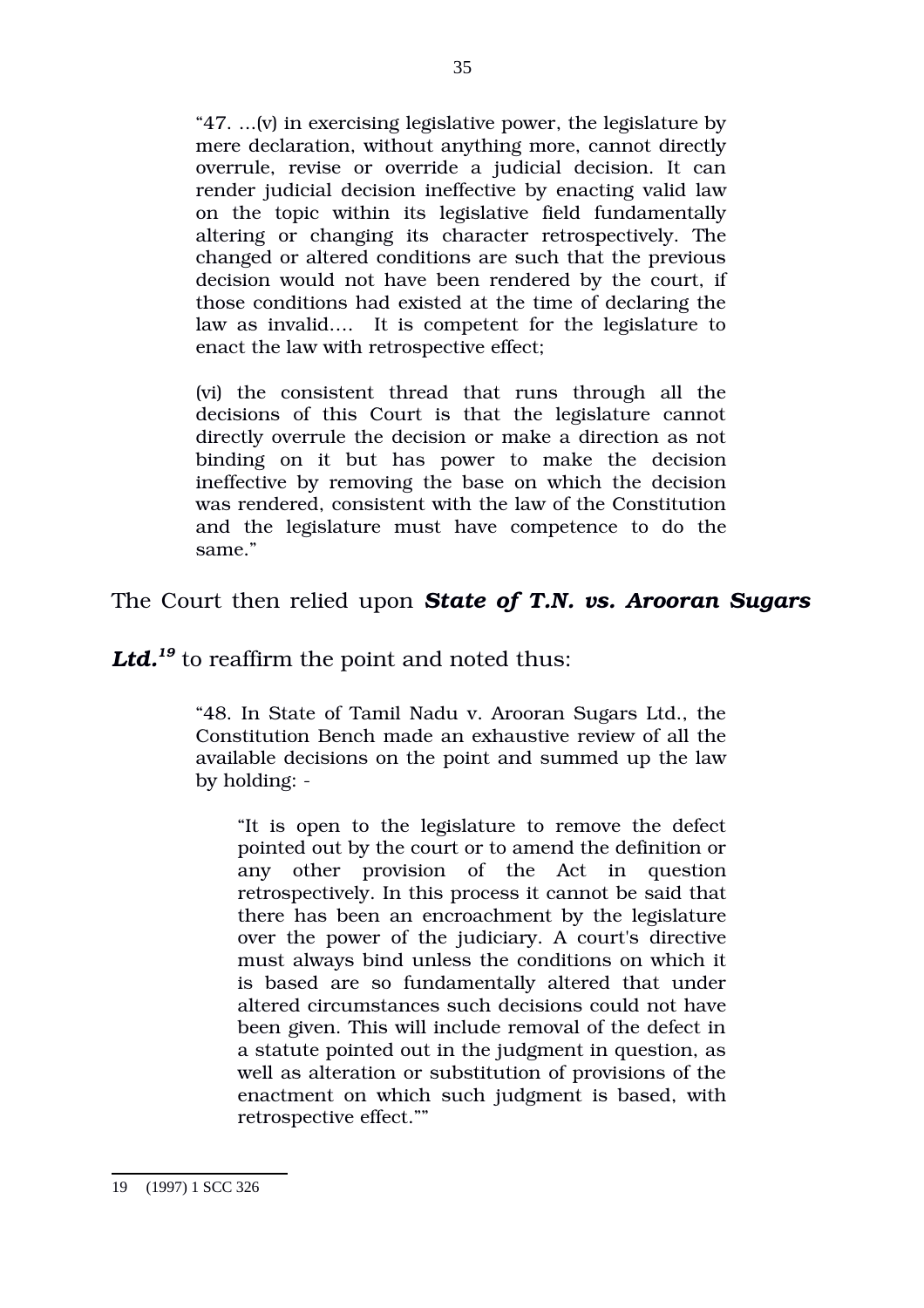authorities and extended its approval to the above stated position

of law thus:

"41. … A Constitution Bench of this Court had held that the distinction between legislative act and judicial act is well-known. The adjudication of the rights of the parties is a judicial function. The legislature has to lay down the law prescribing the norms or conduct which will govern the parties and transactions to require the court to give effect to that law. Validating legislation which removes the norms of invalidity of action or providing remedy is not an encroachment on judicial power. Statutory rule made under the proviso to Article 309 was upheld. **The legislature cannot by a bare declaration without anything more, directly overrule, reverse or override a judicial decision at any time in exercise of the plenary power conferred on the legislature by Articles 245 and 246 of the Constitution. It can render a judicial decision ineffective by enacting a valid law on a topic within its legislative field, fundamentally altering or changing with retrospective, curative or nullifying** effect, the conditions on which such a decision is **based.** In Hari Singh and Ors. v. The Military Estate Officer, (1973) 1 SCR 515, prior to 1958 two alternative modes of eviction under Public Premises Act were available. When the eviction was sought of an unauthorised occupant by summary procedure the constitutionality thereof was challenged and upheld. The Act was subsequently amended in 1958 with retrospective operation from September 16, 1958. Thereunder only one procedure for eviction was available. It was contended to be a legislative encroachment of judicial power. A Bench of three Judges held that the legislature possessed competence over the subject matter and the Validation Act could remove the defect which the court had found in the previous case. It was not the legislative encroachment of judicial power but one of removing the defect which the court had pointed out with a deeming date."

(emphasis supplied)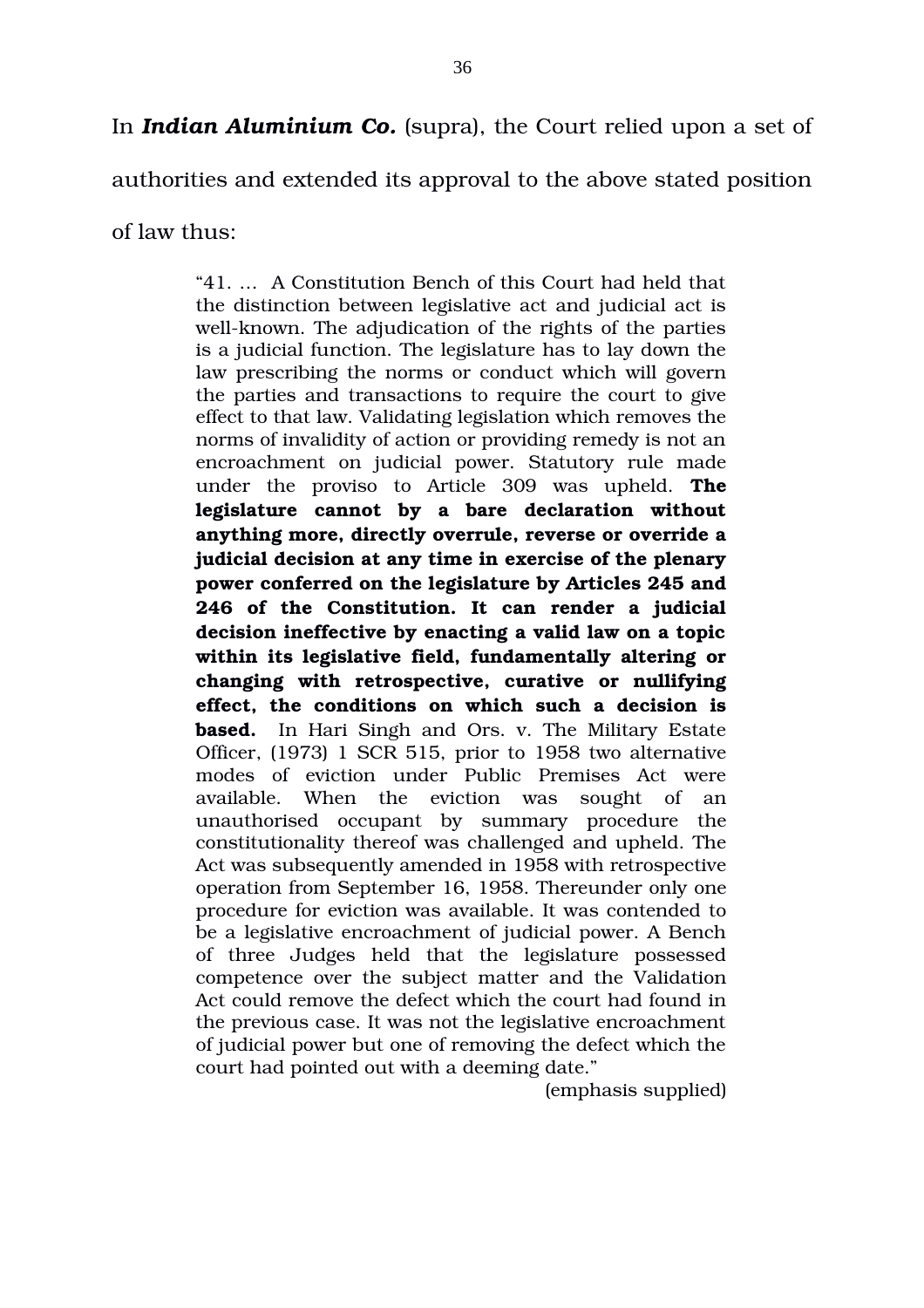39. Reverting to the true effect of the reported judgment under consideration, it was rendered in light of general dispensation of autonomy of the assessee to follow cash or mercantile system of accounting prevailing at the relevant time, in absence of an express statutory provision to do so differently. It is an authority on the nature of the liability of leave encashment in terms of the earlier dispensation. In absence of any such provision, the sole operative provision was Section 145(1) of the 1961 Act that allowed complete autonomy to the assessee to follow the mercantile system. Now a limited change has been brought about by the insertion of clause (f) in Section 43B and nothing more. It applies prospectively. Merely because a liability has been held to be a present liability qualifying for instant deduction in terms of the applicable provisions at the relevant time does not *ipso facto* signify that deduction against such liability cannot be regulated by a law made by Parliament prospectively. In matter of statutory deductions, it is open to the legislature to withdraw the same prospectively. In other words, once the Finance Act, 2001 was duly passed by the Parliament inserting clause (f) in Section 43B with prospective effect, the deduction against the liability of leave encashment stood regulated in the manner so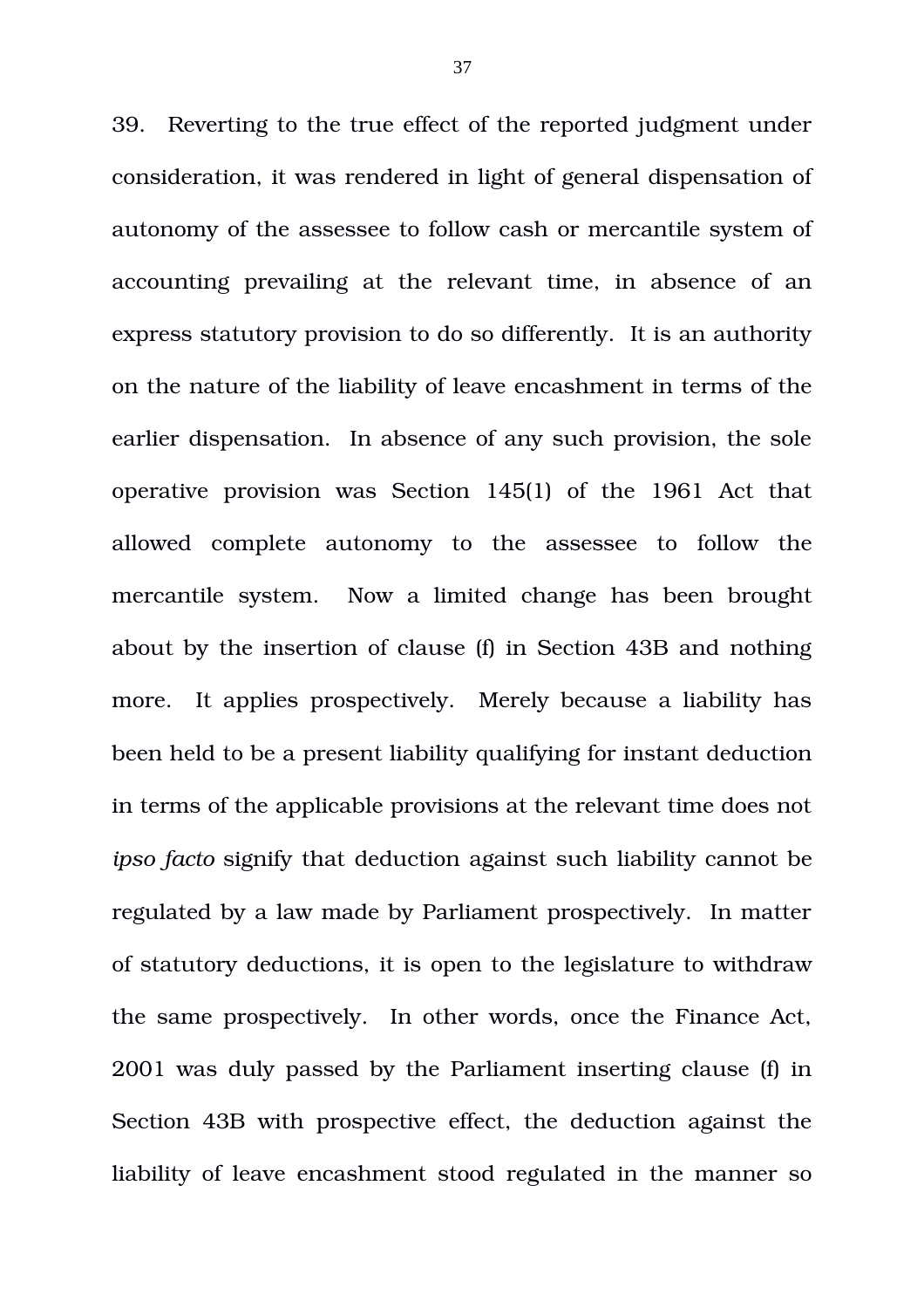prescribed. Be it noted that the amendment does not reverse the nature of the liability nor has it taken away the deduction as such. The liability of leave encashment continues to be a present liability as per the mercantile system of accounting. Further, the insertion of clause (f) has not extinguished the autonomy of the assessee to follow the mercantile system. It merely defers the benefit of deduction to be availed by the assessee for the purpose of computing his taxable income and links it to the date of actual payment thereof to the employee concerned. Thus, the only effect of the insertion of clause (f) is to regulate the stated deduction by putting it in a special provision.

40. Notably, this regulatory measure is in sync with other deductions specified in Section 43B, which are also present and accrued liabilities. To wit, the liability in lieu of tax, duty, cess, bonus, commission etc. also arise in the present as per the mercantile system, but assessees used to defer payment thereof despite claiming deductions thereagainst under the guise of mercantile system of accounting. Resultantly, irrespective of the category of liability, such deductions were regulated by law under the aegis of Section 43B, keeping in mind the peculiar exigencies of fiscal affairs and underlying concerns of public revenue. A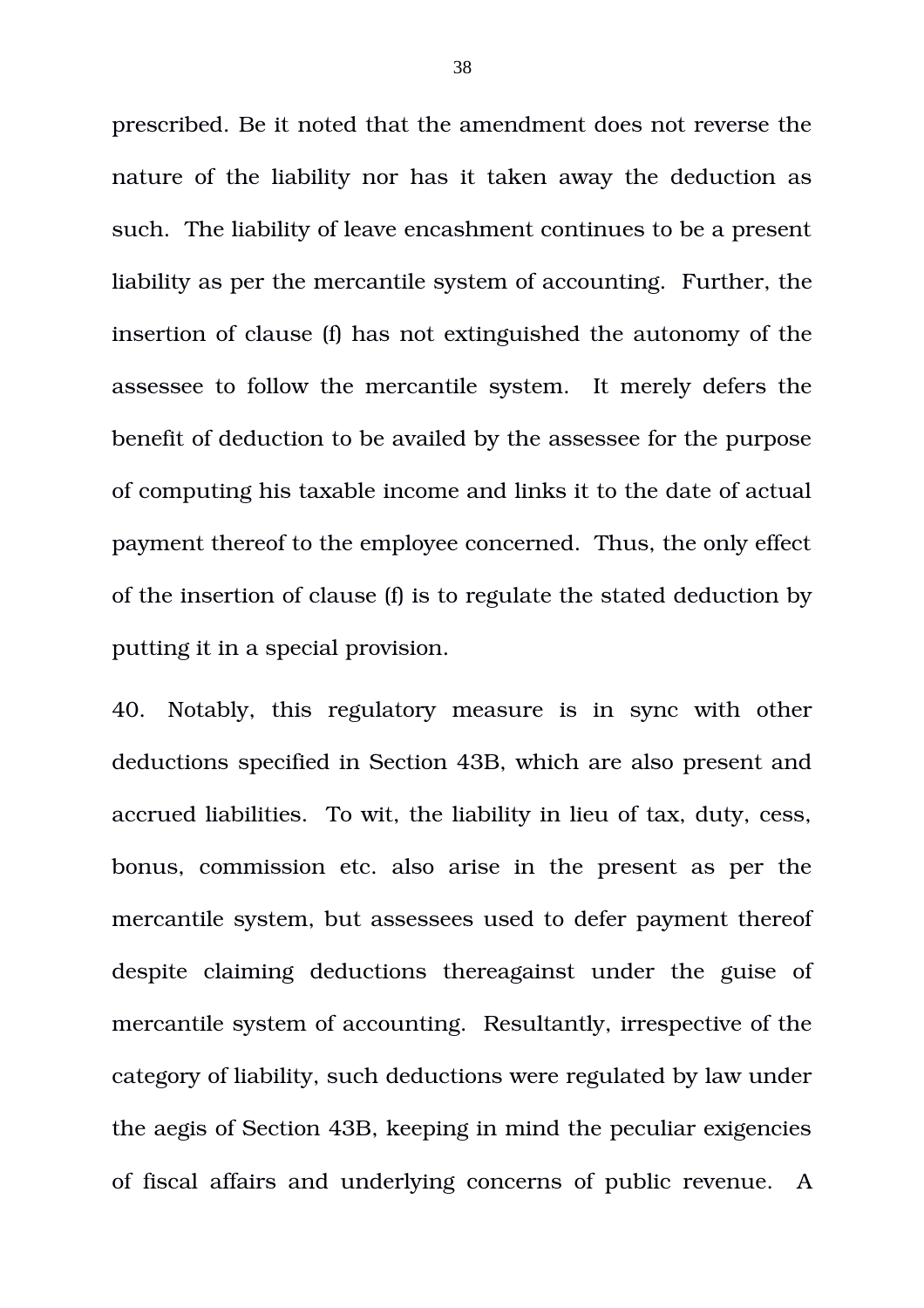priori, merely because a certain liability has been declared to be a present liability by the Court as per the prevailing enactment, it does not follow that legislature is denuded of its power to correct the mischief with prospective effect, including to create a new liability, exempt an existing liability, create a deduction or subject an existing deduction to new regulatory measures. Strictly speaking, the Court cannot venture into hypothetical spheres while adjudging constitutionality of a duly enacted provision and unfounded limitations cannot be read into the process of judicial review. A priori, the plea that clause (f) has been enacted with the sole purpose to defeat the judgment of this Court is misconceived.

41. The position of law discussed above leaves no manner of doubt as regards the legitimacy of enacting clause (f). The respondents have neither made a case of non-existence of competence nor demonstrated any constitutional infirmity in clause (f).

42. In view of the clear legal position explicated above, this appeal deserves to be allowed. Accordingly, the impugned judgment of the Division Bench of the High Court is reversed and